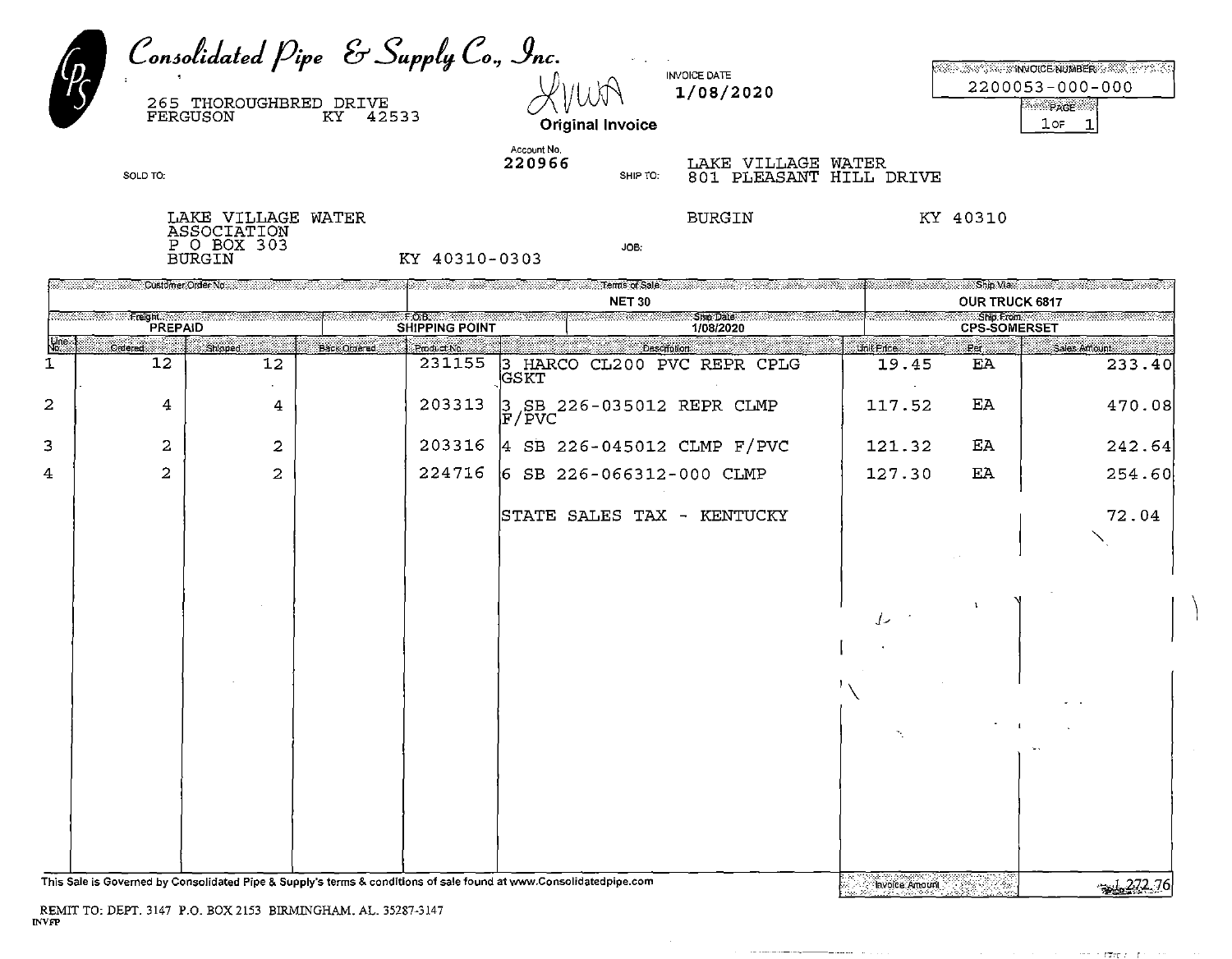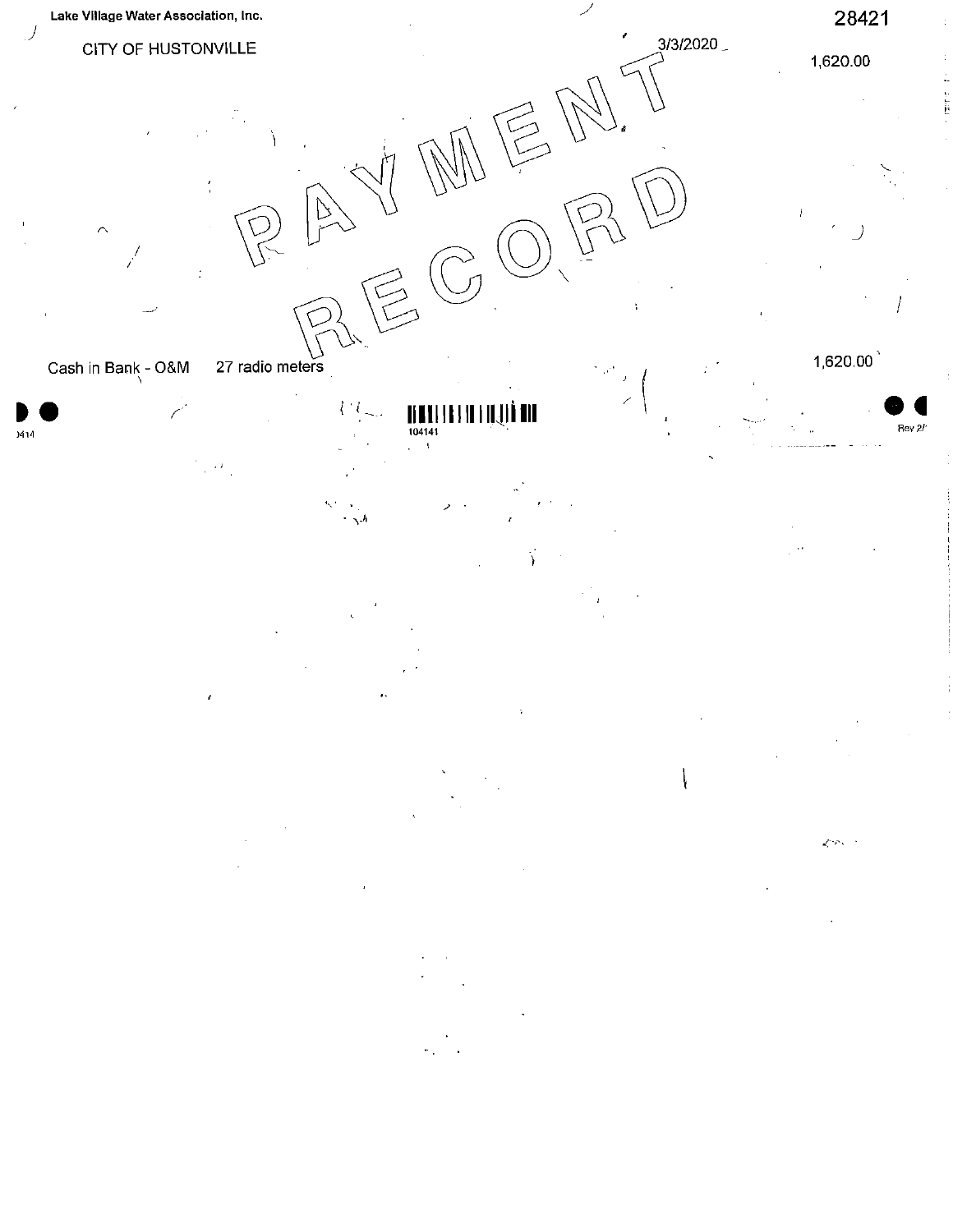|             | <b>FERGUSON</b>                                                                                                                                                                                                                    | Consolidated Pipe & Supply Co., Inc.<br>265 THOROUGHBRED DRIVE | KY<br>42533  |                                                               | Account No. | <b>INVOICE DATE</b><br>2/24/2020<br><b>Original Invoice</b>                                                                                                |                   |                             | ON HEATHER INVOICE NUMBER IN A SAFE<br>2200509-000-000<br>RAGE O<br>$1$ of<br>1 |
|-------------|------------------------------------------------------------------------------------------------------------------------------------------------------------------------------------------------------------------------------------|----------------------------------------------------------------|--------------|---------------------------------------------------------------|-------------|------------------------------------------------------------------------------------------------------------------------------------------------------------|-------------------|-----------------------------|---------------------------------------------------------------------------------|
|             | SOLD TO:                                                                                                                                                                                                                           | WAT<br>LAKE VILLAGE WATER                                      |              |                                                               | 220966      | LAKE VILLAGE WATER<br>SHIP TO:<br>801 PLEASANT HILL DRIVE<br><b>BURGIN</b>                                                                                 |                   | KY 40310                    |                                                                                 |
|             | A Communication of the Contract of the Contract of the Contract of the Contract of the Contract of the Contract of the Contract of the Contract of the Contract of the Contract of the Contract of the Contract of the Contrac     | ASSOCIATION<br>P O BOX 303<br><b>BURGIN</b>                    |              | KY 40310-0303                                                 |             | JOB:<br>Tems of Sale was also assumed that the control of the control of the Ship Washington Control of the Control of                                     |                   |                             |                                                                                 |
|             | 。<br>- All Directors - All Directors - All Directors - All Directors - All Directors - All Directors - All Director<br>- All Directors - All Directors - All Directors - All Directors - All Directors - All Directors - All Direc |                                                                |              |                                                               |             | <b>NET 30</b><br><b>ිනිසුව වන ම</b> ිනිසා මෙම මෙම වෙනස් මෙම මෙම විසින් මෙම මෙම මෙම මෙම විසින් මෙම විසින් මෙම විසින් මෙම මෙම විසින් මෙම<br>e Kora (kara Kar |                   | OUR TRUCK 6509              | ਲ਼ਲ਼ਲ਼੶ਫ਼ਖ਼ਖ਼ਫ਼ਲ਼ਫ਼ਫ਼ਲ਼ਲ਼ਫ਼ਲ਼ਲ਼ਲ਼ਲ਼ਲ਼ਲ਼ਲ਼ਲ਼ਲ਼ਲ਼ਲ਼<br>੶ <b>CPS-SOMERSE</b> T     |
| l úe.<br>√o | Ordered                                                                                                                                                                                                                            | .<br>Shipped:                                                  | Back Ordered | <b>External Strate</b><br>SHIPPING POINT<br><b>Product No</b> |             | 2/24/2020<br>Description                                                                                                                                   | <b>Unit Price</b> | $\mathbf{P}_{\mathbf{F}}$ . | Seles Amount                                                                    |
|             | 20                                                                                                                                                                                                                                 | 20                                                             |              | 32246                                                         |             | $3/4$ MUL H15008-N CORP STOP                                                                                                                               | 36.85             | EA                          | 737.00                                                                          |
| 2           | 10                                                                                                                                                                                                                                 | 10                                                             |              | 30311                                                         |             | $ 5/8X3/4$ MUL B2404-R-5-N 7"RISE<br>YOKE W/BAL 360 BV                                                                                                     | 139.47            | ЕA                          | $1394.70 \text{b} - 4$<br>PAI                                                   |
| 3           | 20                                                                                                                                                                                                                                 | 20                                                             |              |                                                               | F/YOKE      | 32818 3/4 MUL H14227-N COMP END                                                                                                                            | 16.87             | EA .                        | 337.40                                                                          |
|             | This Sale is Governed by Consolidated Pipe & Supply's terms & conditions of sale found at www.Consolidatedpipe.com                                                                                                                 | . .<br>$\sim$                                                  |              |                                                               | STATE-      | SALES TAX -<br>KENTUCKY<br>742443                                                                                                                          | Invoice Amount    |                             | 148.15<br><del>~2,617.2</del>                                                   |

 $\sim 100$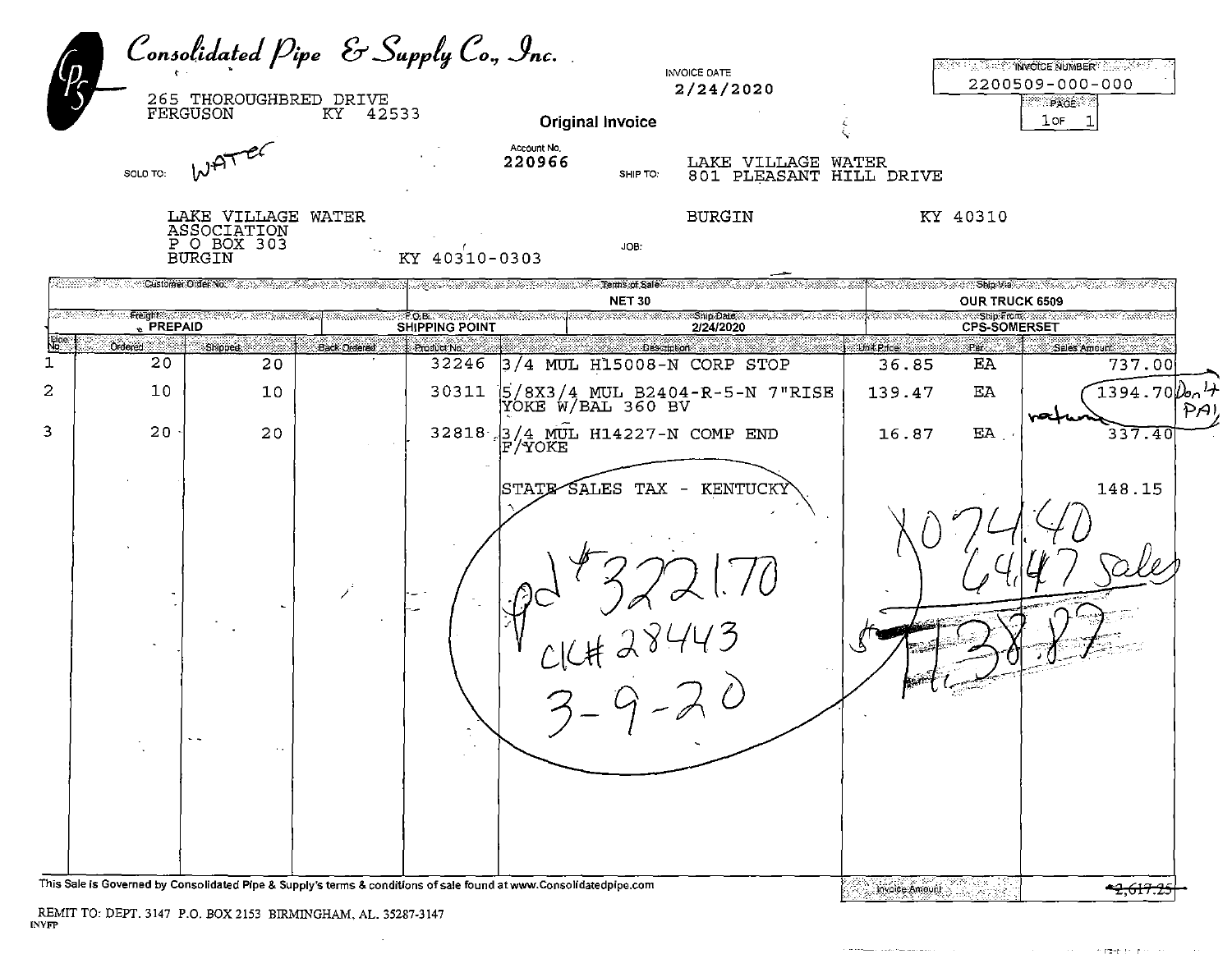|            |                      | 265 THOROUGHBRED DRIVE<br>FERGUSON KY 42533                   |              | Consolidated Pipe & Supply Co., Inc. | Original Invoice                                                                                           | <b>INVOICE DATE</b><br>3/03/2020         |                      |                       | INVOICE NUMBER 2007 THE 2008<br>2200619-000-000<br><b>∂°∵∂PAGE</b><br>1 OF |
|------------|----------------------|---------------------------------------------------------------|--------------|--------------------------------------|------------------------------------------------------------------------------------------------------------|------------------------------------------|----------------------|-----------------------|----------------------------------------------------------------------------|
|            | SOLD TO:             |                                                               |              |                                      | Account No.<br>220966<br>SHIP TO:                                                                          | VILLAGE WATER<br>LAKE<br>PLEASANT<br>801 | HILL DRIVE           |                       |                                                                            |
|            |                      | LAKE VILLAGE WATER<br>ASSOCIATION<br>P O BOX 303<br>BURGIN    |              | KY 40310-0303                        | JOB:                                                                                                       | BURGIN                                   |                      | KY 40310              |                                                                            |
|            |                      | Customer Order No. 2002. Council 2003. All 2003. Council 2004 |              |                                      | Terms of Sale<br><b>NET 30</b>                                                                             |                                          |                      | <b>OUR TRUCK 7234</b> | Shin Macocontect - 2000, 2000, 2000                                        |
|            | <b>PREPAID</b>       | Freighter <i>Angelous Communication</i>                       |              | 0.0.BS 3333<br><b>SHIPPING POINT</b> |                                                                                                            | Shio Data<br>3/03/2020                   |                      | <b>CPS-SOMERSET</b>   | Ship From the wealth of the control of the                                 |
| l∏e.<br>No | <b>Ordered</b><br>10 | Shioned<br>10                                                 | Back Ordered | Product No:<br>30715                 | Description<br>5/8X3/4 MUL B2404-2N 7" RISE<br>LEAD FREE<br><b>YOKE</b><br>SALES<br><b>ISTATE</b><br>TAX - | KENTUCKY                                 | Un (Price:<br>165.00 | Per<br>ΕA             | Sales Amount<br>1650.00<br>99.00                                           |

C R

1.749.00

408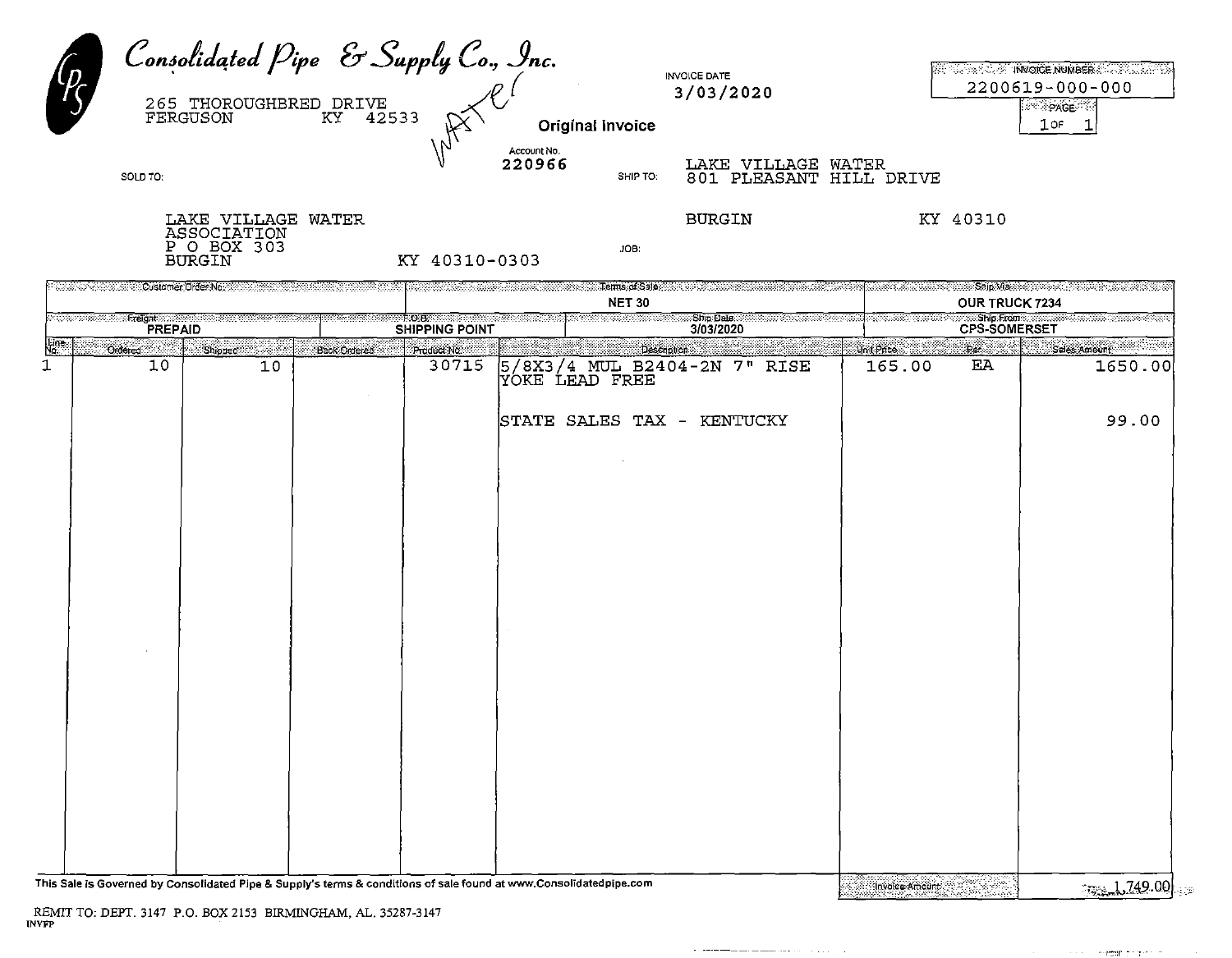$20115$ <br>  $\rho d^*14128.77$ <br>
CK#28444 <u> 11 | Absta din Ang Malaysia (11 | Ang Tanggi Mangki)</u> **Invoice** ້c.I. hornburg **INVOICE DATE INVOICE NUMBER** S100110444.002 02/24/2020 **WATE** PAGE NO. |<br>|THE C.I. THORNBURG CO., INC.<br>|P.O. BOX 2163<br>|HUNTINGTON, WV 25722  $1$  of  $1$ **BILL TO:** LAKE VILLAGE WATER ASSOC<br>801 PLEASANT HILL DR LAKE VILLAGE WATER ASSOCIATION P O BOX 303<br>BURGIN, KY 40310 HARRODSBURG, KY 40330

Ĕ

 $0.00$ 

1698.97

Payments

**Amount Due** 

**SALESPERSON** JOB NAME / RELEASE NUMBER **CUSTOMER NUMBER CUSTOMER PO NUMBER Tony Omohundro** 4778 COLBY0220 ORDER DATE SHIP DATE **TERMS SHIP VIA WRITER** 02/24/2020 02/20/2020 **UPS GROUND** NET 30 DAYS Jesse Grubbs **EXT PRICE UNIT PRICE** ORDER QTY SHIP QTY **DESCRIPTION** 642.87 CRO 5/8" SRII TRPL 100G CONVERSION 71.430/ea 20ea 9ea REGISTER ONLY ES2XX38XXGGXSXD **Tracking Numbers** 1Z4119760390881471 642.87 Subtotal Invoice Is due by 03/25/2020 14.53 S&H Charges Past Due invoices may be subject to 1.50% late charge. 38.57 Tax

No returns without proper written authorization. Raturn material<br>subject to restocking, handling, and freight charges. Warranties<br>firmited to those provided by manufacturer. As of December 31, 2017<br>we will no tonger mail o

 $\mathbf{f}$  , where  $\mathbf{f}$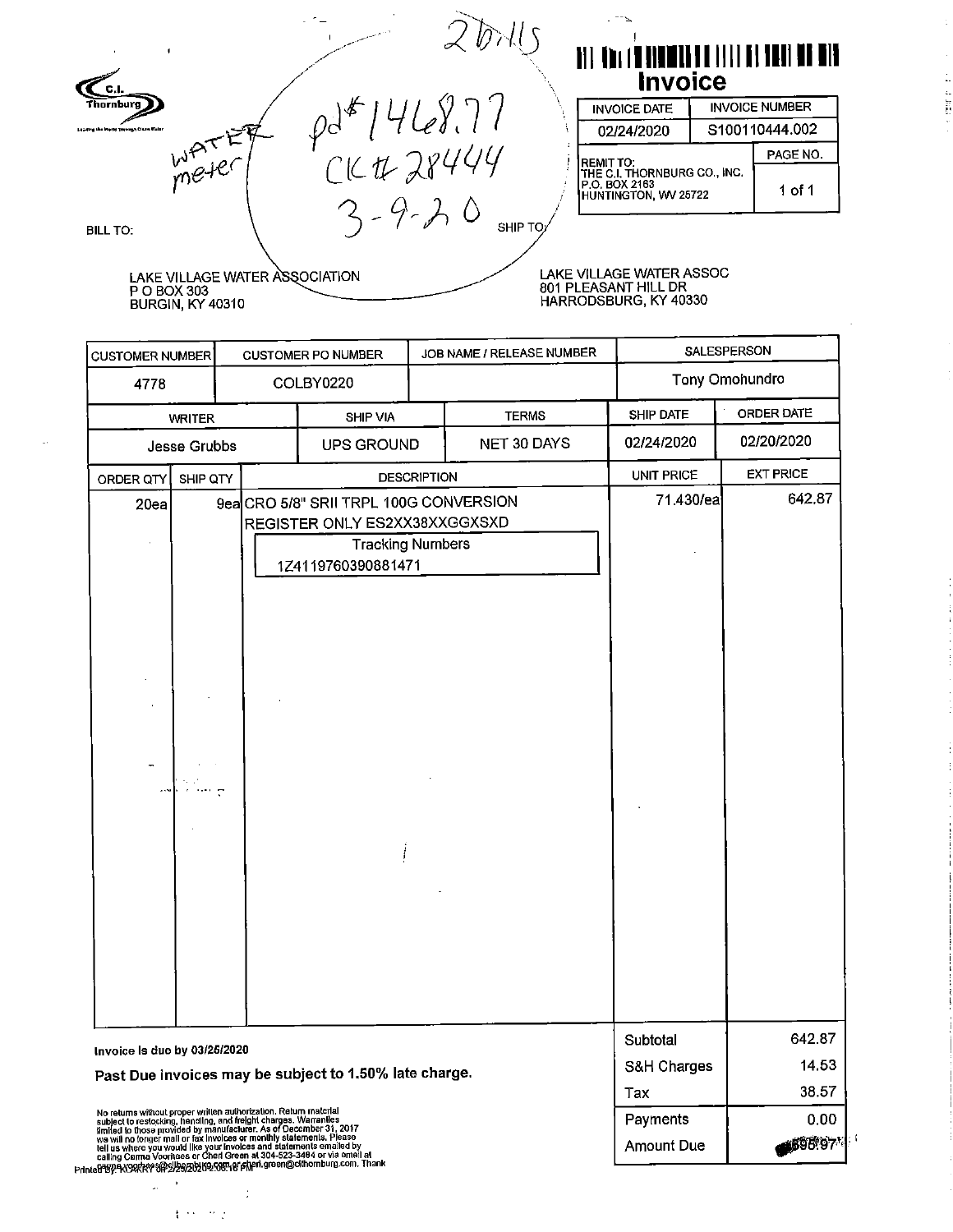

Invoice

| <b>INVOICE DATE</b>                                                   |        | <b>INVOICE NUMBER</b> |  |  |  |
|-----------------------------------------------------------------------|--------|-----------------------|--|--|--|
| 02/24/2020                                                            |        | S100110444.001        |  |  |  |
| <b>IREMIT TO:</b>                                                     |        | PAGE NO.              |  |  |  |
| THE C.I. THORNBURG CO., INC.<br>P.O. BOX 2163<br>HUNTINGTON, WV 25722 | 1 of 1 |                       |  |  |  |

SHIP TO:

LAKE VILLAGE WATER ASSOC 801 PLEASANT HILL DR HARRODSBURG, KY 40330

**CUSTOMER NUMBER CUSTOMER PO NUMBER** JOB NAME / RELEASE NUMBER SALESPERSON 4778 COLBY0220 Tony Omohundro **WRITER** SHIP VIA **TERMS** SHIP DATE ORDER DATE **Jesse Grubbs** NET 30 DAYS **UPS GROUND** 02/24/2020 02/20/2020 SHIP QTY ORDER QTY **DESCRIPTION** UNIT PRICE **EXT PRICE** CRO 5/8" SRII TRPL 100G CONVERSION  $30ea$ 10eal 71.430/ea 714.30 REGISTER ONLY ES2XX38XXGGXSXD **Tracking Numbers** 1Z90R1900399760643 ÷. Ŷ, Subtotal 714.30 Invoice is due by 03/25/2020 S&H Charges 15.64 Past Due invoices may be subject to 1.50% late charge. Tax 42.86 No returns without proper written authorization. Return material<br>subject to restocking, handfing, and freight charges. Warranties<br>limited to those provided by manufacturer. As of December 31, 2017<br>we will no longer mail or Payments  $0.00$ **17280 Amount Due** 

**BILL TO:** 

WATER-

LAKE VILLAGE WATER ASSOCIATION P O BOX 303 **BURGIN, KY 40310** 

 $1.1$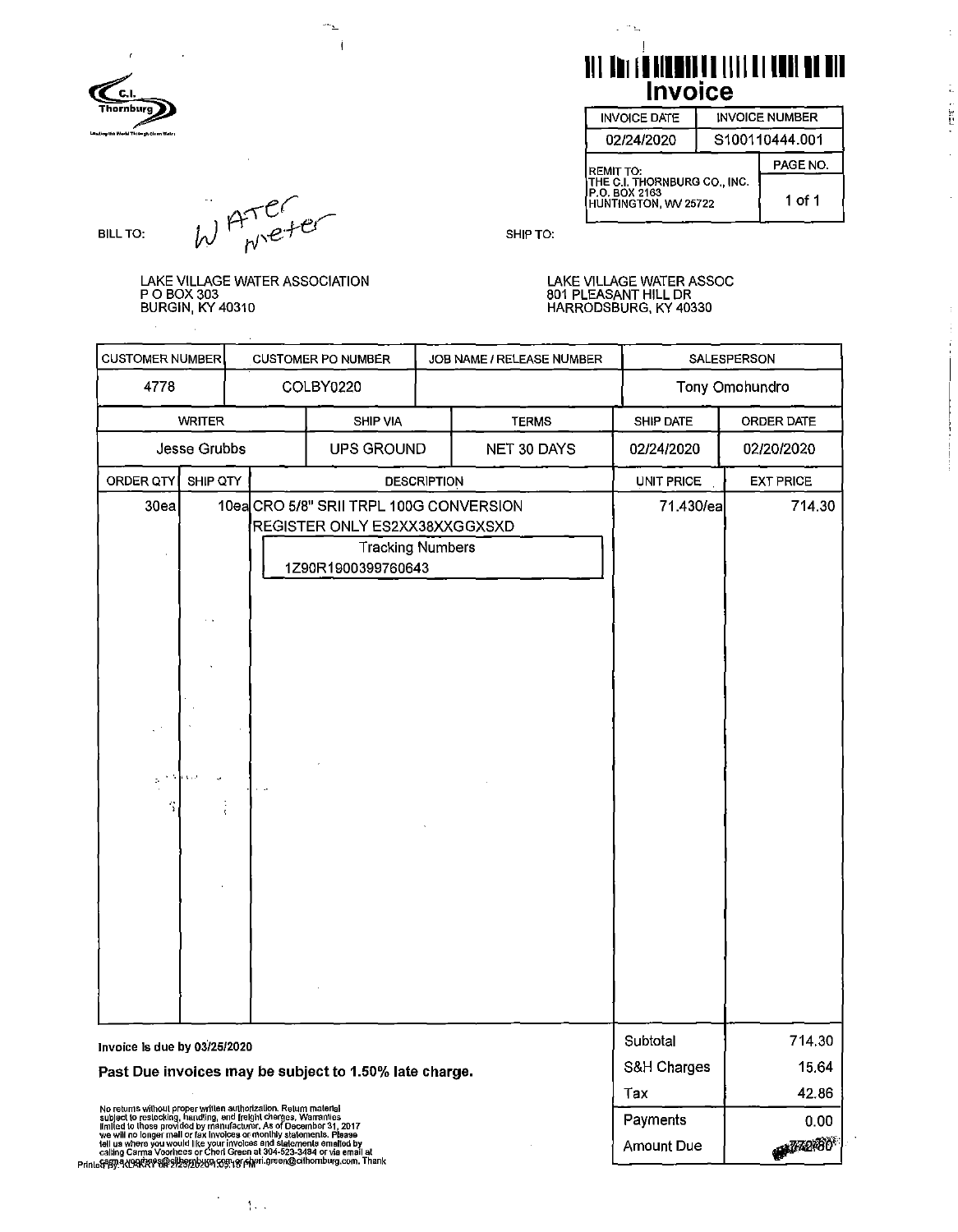|               |               |                                          |                                                             | <b>Original Invoice</b>           | 4/22/2020                                                                                                                                                                                                                                                                                                        |                                                                                                                                                                                                                                    |                                               | <b>A CONTROL INVOICE IN UMBER?</b> A CONTROL IN THE<br>2201018-000-000<br>∵ PAGE A<br>$1$ or                                                                                                                                                                                                                                                                                                                                                                                                                                    |
|---------------|---------------|------------------------------------------|-------------------------------------------------------------|-----------------------------------|------------------------------------------------------------------------------------------------------------------------------------------------------------------------------------------------------------------------------------------------------------------------------------------------------------------|------------------------------------------------------------------------------------------------------------------------------------------------------------------------------------------------------------------------------------|-----------------------------------------------|---------------------------------------------------------------------------------------------------------------------------------------------------------------------------------------------------------------------------------------------------------------------------------------------------------------------------------------------------------------------------------------------------------------------------------------------------------------------------------------------------------------------------------|
| SOLD TO:      |               |                                          |                                                             | Account No.<br>220966<br>SHIP TO: |                                                                                                                                                                                                                                                                                                                  |                                                                                                                                                                                                                                    |                                               |                                                                                                                                                                                                                                                                                                                                                                                                                                                                                                                                 |
|               |               |                                          |                                                             | JOB:                              | <b>BURGIN</b>                                                                                                                                                                                                                                                                                                    |                                                                                                                                                                                                                                    |                                               |                                                                                                                                                                                                                                                                                                                                                                                                                                                                                                                                 |
|               |               |                                          |                                                             | <b>NET 30</b>                     |                                                                                                                                                                                                                                                                                                                  |                                                                                                                                                                                                                                    |                                               |                                                                                                                                                                                                                                                                                                                                                                                                                                                                                                                                 |
|               |               |                                          |                                                             |                                   | 4/22/2020                                                                                                                                                                                                                                                                                                        |                                                                                                                                                                                                                                    | <b>CPS-SOMERSET</b>                           |                                                                                                                                                                                                                                                                                                                                                                                                                                                                                                                                 |
| Orderec<br>30 | Shipped<br>30 | Back Ordered                             | 34401                                                       | CPLG LEAD FREE                    |                                                                                                                                                                                                                                                                                                                  | Unit Price<br>29.00                                                                                                                                                                                                                | .<br>Per 2<br>EA                              | Sales Arrount<br>870.00                                                                                                                                                                                                                                                                                                                                                                                                                                                                                                         |
| 4             | 4             |                                          | 224716                                                      |                                   |                                                                                                                                                                                                                                                                                                                  | 127.30                                                                                                                                                                                                                             | EA                                            | 509.20                                                                                                                                                                                                                                                                                                                                                                                                                                                                                                                          |
| 4             | 4             |                                          | 203313                                                      |                                   |                                                                                                                                                                                                                                                                                                                  | 117.52                                                                                                                                                                                                                             | EA                                            | 470.08                                                                                                                                                                                                                                                                                                                                                                                                                                                                                                                          |
| 50            | 50            |                                          | 232856                                                      |                                   |                                                                                                                                                                                                                                                                                                                  | 1.05                                                                                                                                                                                                                               | EA.                                           | 52.50                                                                                                                                                                                                                                                                                                                                                                                                                                                                                                                           |
| 200           | 200           |                                          | 241606                                                      |                                   |                                                                                                                                                                                                                                                                                                                  | -10                                                                                                                                                                                                                                | ΕA                                            | 20.00                                                                                                                                                                                                                                                                                                                                                                                                                                                                                                                           |
|               |               |                                          |                                                             |                                   |                                                                                                                                                                                                                                                                                                                  | invoice Articuri.                                                                                                                                                                                                                  | 1,55                                          | $-115.31$<br>2,037.09                                                                                                                                                                                                                                                                                                                                                                                                                                                                                                           |
|               |               | FERGUSON<br>P O BOX 303<br><b>BURGIN</b> | 265 THOROUGHBRED DRIVE<br>LAKE VILLAGE WATER<br>ASSOCIATION | KY 42533<br>Product No.           | Consolidated Pipe & Supply Co., Inc.<br>KY 40310-0303<br>المستقدمة المستقدمة المستقدمة المستقدمة المستقدمة المستقدمة المستقدمة المستقدمة المستقدمة المستقدمة المستقدمة<br>SHIPPING POINT<br>This Sale is Governed by Consolidated Pipe & Supply's terms & conditions of sale found at www.Consolidatedpipe.com - | <b>INVOICE DATE</b><br><b>Description</b><br>3/4 FORD C4733 CTS-PVC COMP<br>$ 6$ SB 226-066312-000 CLMP<br>3 SB 226-035012 REPR CLMP<br>F/PVC<br>$3/4$ FORD 51 SS INSERT<br>$3/4$ RBR MTR GSKT $1/8$<br>STATE SALES TAX - KENTUCKY | LAKE VILLAGE WATER<br>801 PLEASANT HILL DRIVE | KY 40310<br><b>Manufacture Property Contact on the Contact of Contact Contact Contact Contact Contact Contact Contact Contact Contact Contact Contact Contact Contact Contact Contact Contact Contact Contact Contact Contact Contact Contac</b><br><b>WILL CALL</b><br>. Pinawa at The according to Ship Dales exclusive and it is the Confidence of the according the magnetic property of the property of the state of the Ship Confidence. The Ship Confidence of the Ship Confidence of the Ship<br>CIC# 28022<br>14-29-20 |

REMIT TO: DEPT. 3147 P.O. BOX 2153 BIRMINGHAM. AL. 35287-3147 INVEP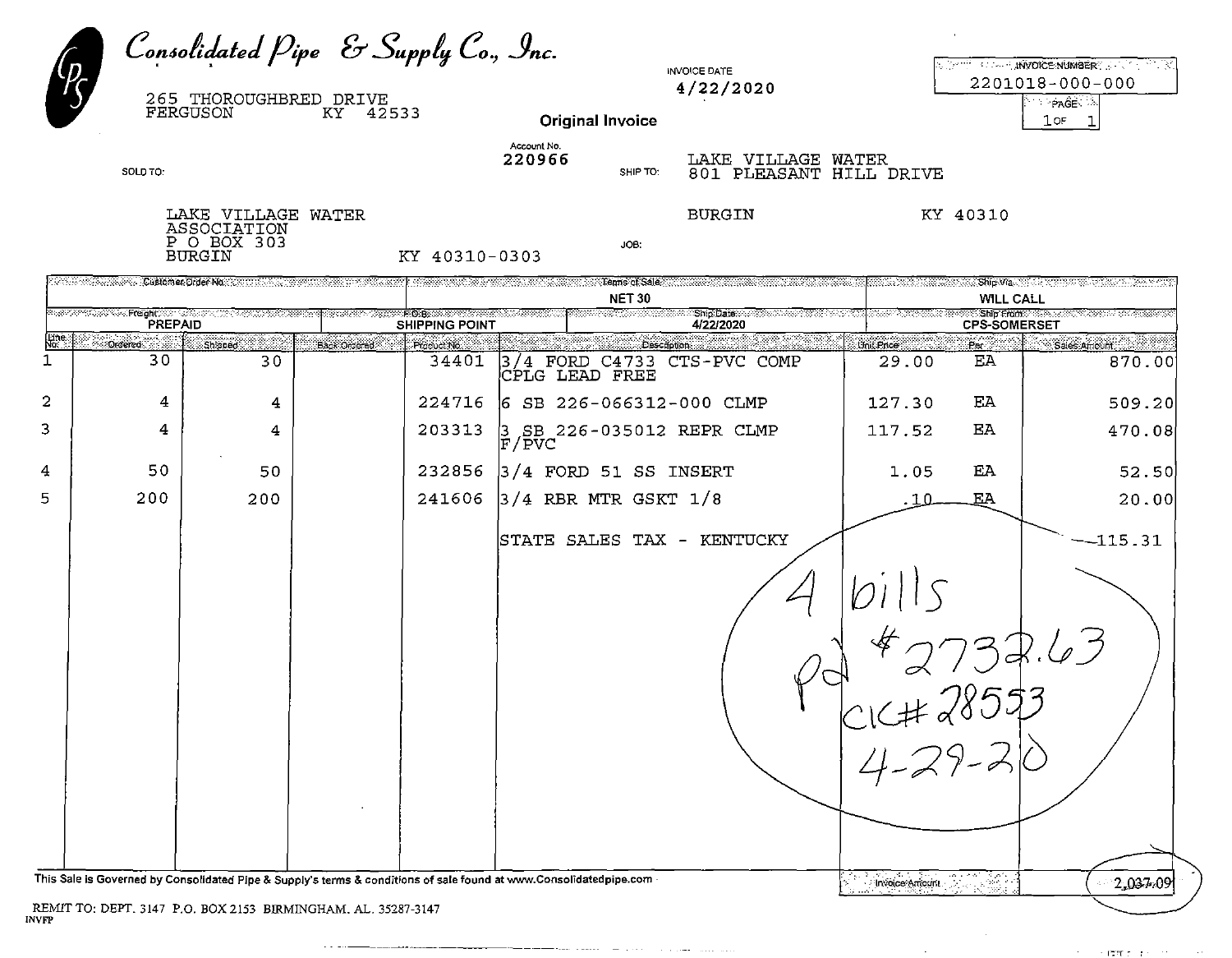Ì pd#3866.09<br>CK#28634  $\epsilon$ . hornburg **BILL TO:** SHIP TO:



| NVOICE DATE                                                                  | <b>INVOICE NUMBER</b> |         |  |  |
|------------------------------------------------------------------------------|-----------------------|---------|--|--|
| 05/26/2020                                                                   | S100117916.001        |         |  |  |
| <b>IREMIT TO:</b>                                                            |                       | PAGE NO |  |  |
| THE C.I. THORNBURG CO., INC.<br><b>P.O. BOX 2163</b><br>HUNTINGTON, WV 25722 |                       | 1 of 1  |  |  |

∽

LAKE VILLAGE WATER ASSOCIATION<br>P O BOX 303<br>BURGIN, KY 40310

## LAKE VILLAGE WATER ASSOC<br>801 PLEASANT HILL DR<br>HARRODSBURG, KY 40330

᠇

| <b>CUSTOMER NUMBER</b>       |                                            | <b>CUSTOMER PO NUMBER</b> |                                                                                                                         | JOB NAME / RELEASE NUMBER |            |                   |             | 以過 Mass SALESPERSON (2018) 2018 |                  |      |
|------------------------------|--------------------------------------------|---------------------------|-------------------------------------------------------------------------------------------------------------------------|---------------------------|------------|-------------------|-------------|---------------------------------|------------------|------|
| 4778                         |                                            |                           | COLBY0522                                                                                                               |                           |            |                   |             |                                 | Tony Omohundro   |      |
| <b>WRITER</b>                |                                            | SHIP VIA<br><b>TERMS</b>  |                                                                                                                         | SHIP DATE                 |            | <b>ORDER DATE</b> |             |                                 |                  |      |
|                              | Jesse Grubbs                               |                           | ROUTE 27 SOUTH<br>NET 30 DAYS                                                                                           |                           | 05/26/2020 |                   | 05/22/2020  |                                 |                  |      |
| ORDER QTY                    | SHIP QTY'                                  |                           | DESCRIPTION                                                                                                             |                           |            |                   | UNIT PRICE  |                                 | <b>EXT PRICE</b> |      |
| 25ea                         |                                            |                           | 25ea 5/8"X3/4" SRII TRPL 100G PL/BTM 5WH<br>ELEC L/HOUSING <sup>'</sup> SX2X538P1GGXS0D W/<br>SAME SN & ID AMR LL METER |                           |            |                   | 145.890/ea  |                                 | 3647.25          |      |
|                              |                                            |                           |                                                                                                                         |                           |            |                   |             |                                 |                  |      |
|                              |                                            |                           |                                                                                                                         |                           |            |                   |             |                                 |                  |      |
|                              |                                            |                           |                                                                                                                         |                           |            |                   |             |                                 |                  | ا ک  |
|                              |                                            |                           |                                                                                                                         |                           |            |                   |             |                                 |                  |      |
| Invoice is due by 06/25/2020 |                                            |                           |                                                                                                                         |                           |            |                   | Subtotal    |                                 | 3647.25          |      |
|                              |                                            |                           | Past Due invoices may be subject to 1.50% late charge.                                                                  |                           |            |                   | S&H Charges |                                 |                  | 0.00 |
|                              |                                            |                           |                                                                                                                         |                           |            |                   | Tax         |                                 | 218.84           |      |
|                              |                                            |                           |                                                                                                                         |                           |            |                   | Payments    |                                 |                  | 0.00 |
|                              | Printed By: KLAKRY on 5/29/2020 2:37:34 PM |                           |                                                                                                                         |                           |            |                   | Amount Due  |                                 | 2866.09          |      |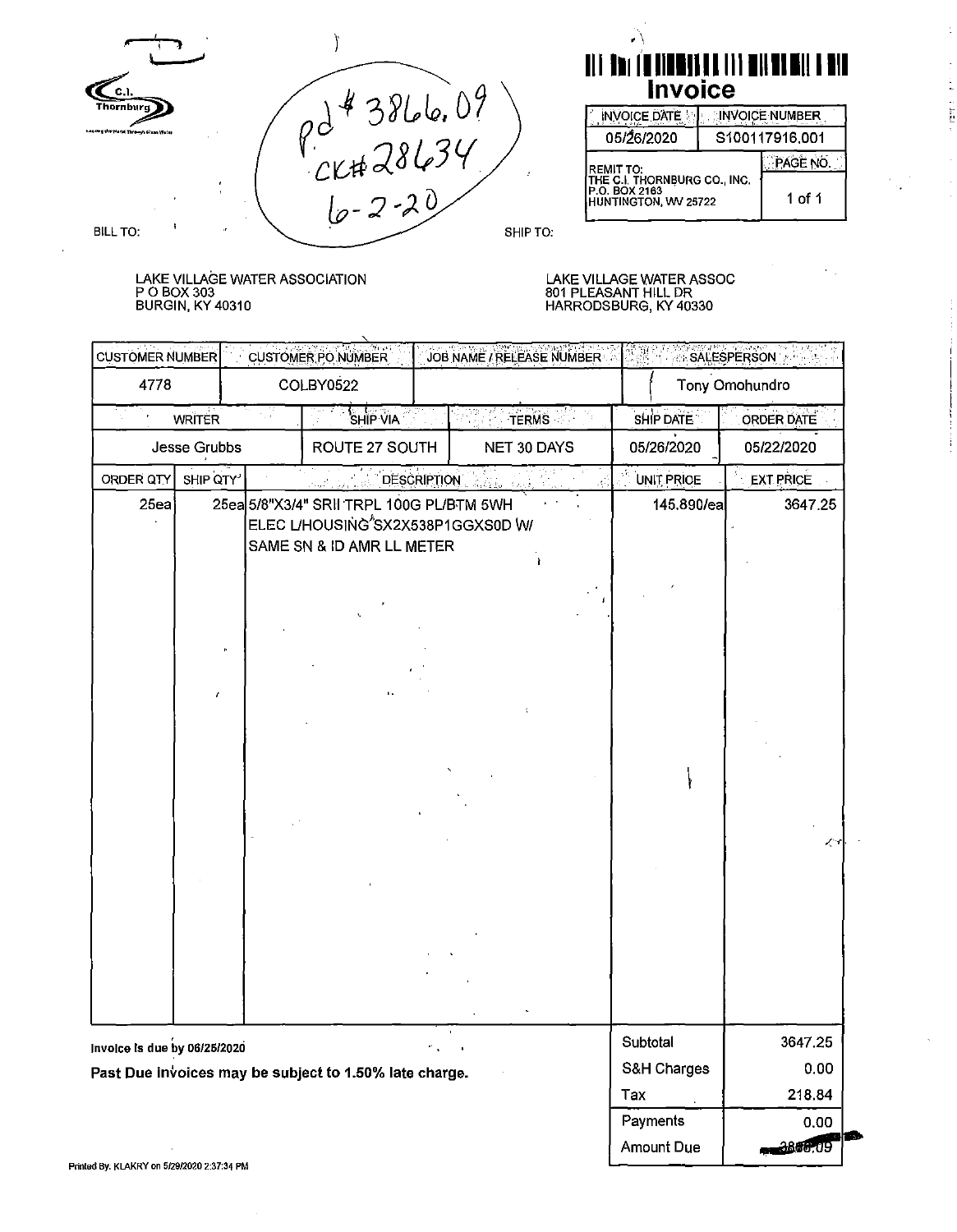Consolidated Pipe & Supply Co., Inc.  $2 \times$ 6/05/2020

| <b>ATTENTION : LINVOICE NUMBER</b> |
|------------------------------------|
| 2201595-000-000                    |

∛∷reader i d

 $10<sub>F</sub>$ 

265 THOROUGHBRED DRIVE KY 42533 FERGUSON

**Original Invoice** 

SHIP TO:

JOB:

KY 40310-0303

220966

Account No.

LAKE VILLAGE WATER<br>801 PLEASANT HILL DRIVE

**BURGIN** 

KY 40310

LAKE VILLAGE WATER ASSOCIATION P O BOX 303 **BURGIN** 

SOLD TO:

an shekara matama wa wasan wa Terms of Sale Customer Order No. 2008. 2009 OUR TRUCK 6817 **NET 30** Ship From States Ship Dale: rerolat. **CPS-SOMERSET SHIPPING POINT** 6/05/2020 PREPAID жä, Unit Price Sales Amount **Line** Product No. Description Back Ordered Ordered Shipped EA 470.08 SB 226-035012 REPR CLMP 117.52 203313 4  $\overline{\mathbf{4}}$ IЗ  $\mathbf{1}$ F/PVC 3 SB 226-035007-000 REPR CLMP 68.00 EA 136.00 226936  $\overline{2}$  $\overline{a}$  $\overline{2}$ 5/8X3/4 MUL B2404-2N 7" RISE<br>YOKE LEAD FREE ЕA 1980.00 165.00 30715  $\overline{3}$  $12$  $12$ 442.20 3/4 MUL H15008-N CORP STOP 36.85 EA 32246  $12$  $12 \overline{ }$ 4 STATE SALES TAX - KENTUCKY 181.70 JATEF  $\rho d'3689.78$ <br>CKC# 28678 3209.9 Invoice Amount

This Sale is Governed by Consolidated Pipe & Supply's terms & conditions of sale found at www.Consolidatedpipe.com

ماج المحاج ومعاون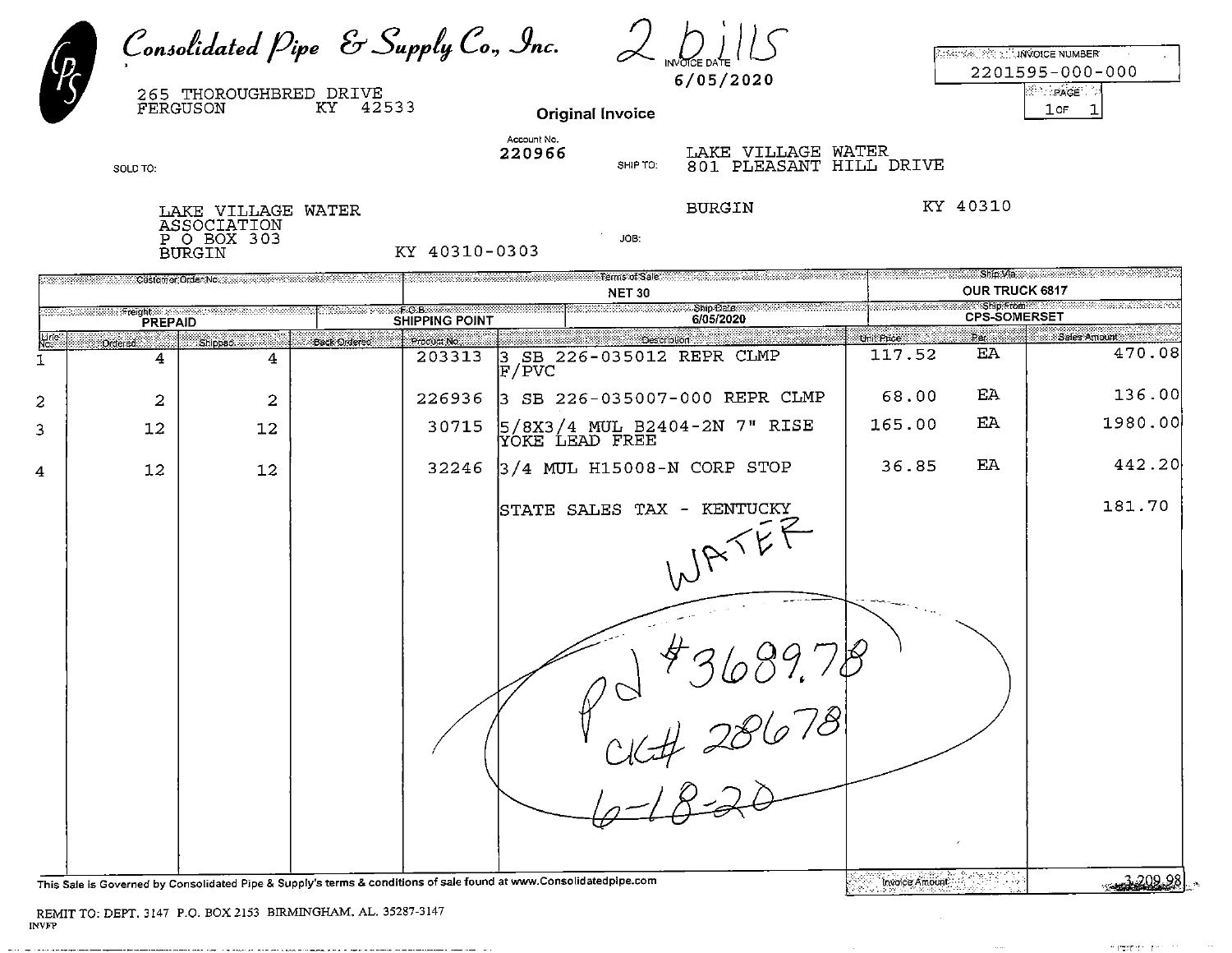### **INVOICE**

Rene Hernandez 501 Sunrise Canyon # 5202 Universal City, TX 78148 *l*  Rene Hernandez<br>501 Sunrise Canyon # 5202<br>Universal City, TX 78148<br>United States

Phone: 1 2104043415<br>renhern12@gmail.com

Col

Invoice#: 0001 Invoice Date: Jun 17, 2020 Due date: Jun 17, 2020

÷.  $\overline{1}$ 

> Amount due: **\$1,056.00**   $\tau$  and  $\tau$  .

> > $\sim$  . The same contract of the same state  $\sim$  1.

Ĭ

#### Bill To:

cc91talon@yahoo.com

| Description                                                                                            | Quantity | <b>Price</b> | Amount                                                                                |
|--------------------------------------------------------------------------------------------------------|----------|--------------|---------------------------------------------------------------------------------------|
| the company agencies and the days of the first<br>the company of the state of the com-<br>iperi meters | 48       | \$22.00      | The problem access to community of the second many controls of the con-<br>\$1,056.00 |
|                                                                                                        | control  | Subtotal     | and the state of<br>as a seven a case of<br>\$1,056.00                                |
|                                                                                                        |          | Shipping     | \$0.00                                                                                |
|                                                                                                        |          |              | Total \$1,056.00 USD                                                                  |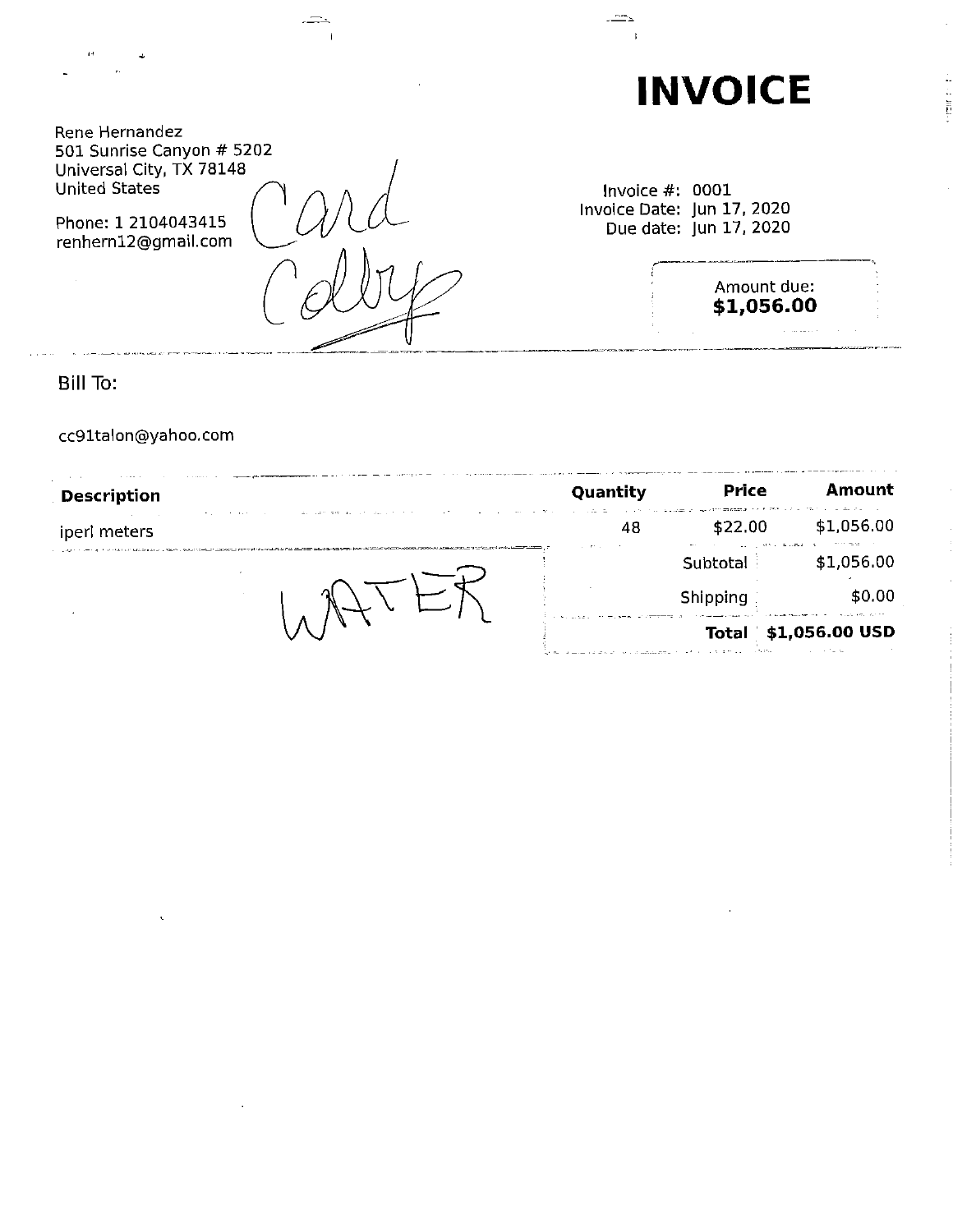$\bigcirc$  Your payment was successful.

 $-\cdot$  . j.

 $\sim$   $\sim$ 

#### Invoice from Rene Hernandez

| Rene Hernandez                              |          | Invoice # 0001        | Last updated on June 18, 2020 at 5:06:05<br>AM PDT |            |  |  |
|---------------------------------------------|----------|-----------------------|----------------------------------------------------|------------|--|--|
| 501 Sunrise Canyon # 5202                   |          | Issued : Jun 17, 2020 |                                                    |            |  |  |
| Universal City, TX 78148                    |          | Due: Jun 17, 2020     | <b>Balance due:</b>                                | \$0.00     |  |  |
|                                             |          | \$1,056.00            | Original Invoice total                             | \$1,056.00 |  |  |
| § +1 210-404-3415 · → Farenhern12@gmail.com |          | <b>O</b> PAID         | Total amount paid                                  | \$1,056.00 |  |  |
| Bill to                                     |          |                       | Payment activity                                   |            |  |  |
| cc91talon@yahoo.com<br>Items                |          |                       | Payment - 6/18/20                                  | \$1,056.00 |  |  |
| iperl meters                                |          | \$1,056.00            |                                                    |            |  |  |
| 48 x \$22.00                                |          |                       |                                                    |            |  |  |
|                                             | Subtotal | \$1,056.00            |                                                    |            |  |  |
|                                             | Shipping | \$0.00                |                                                    |            |  |  |
|                                             | Total    | \$1,056.00            |                                                    |            |  |  |

 $\biguplus$  Download PDF

÷

 $\pm\Xi\infty$ 

 $\mathbf{I}$ 



 $\sim$ 

Copyright© 1999-2020 PayPal. All rights reserved.

 $\sim 10$   $\pm$  $\ddotsc$ 

a la  $\frac{1}{2}$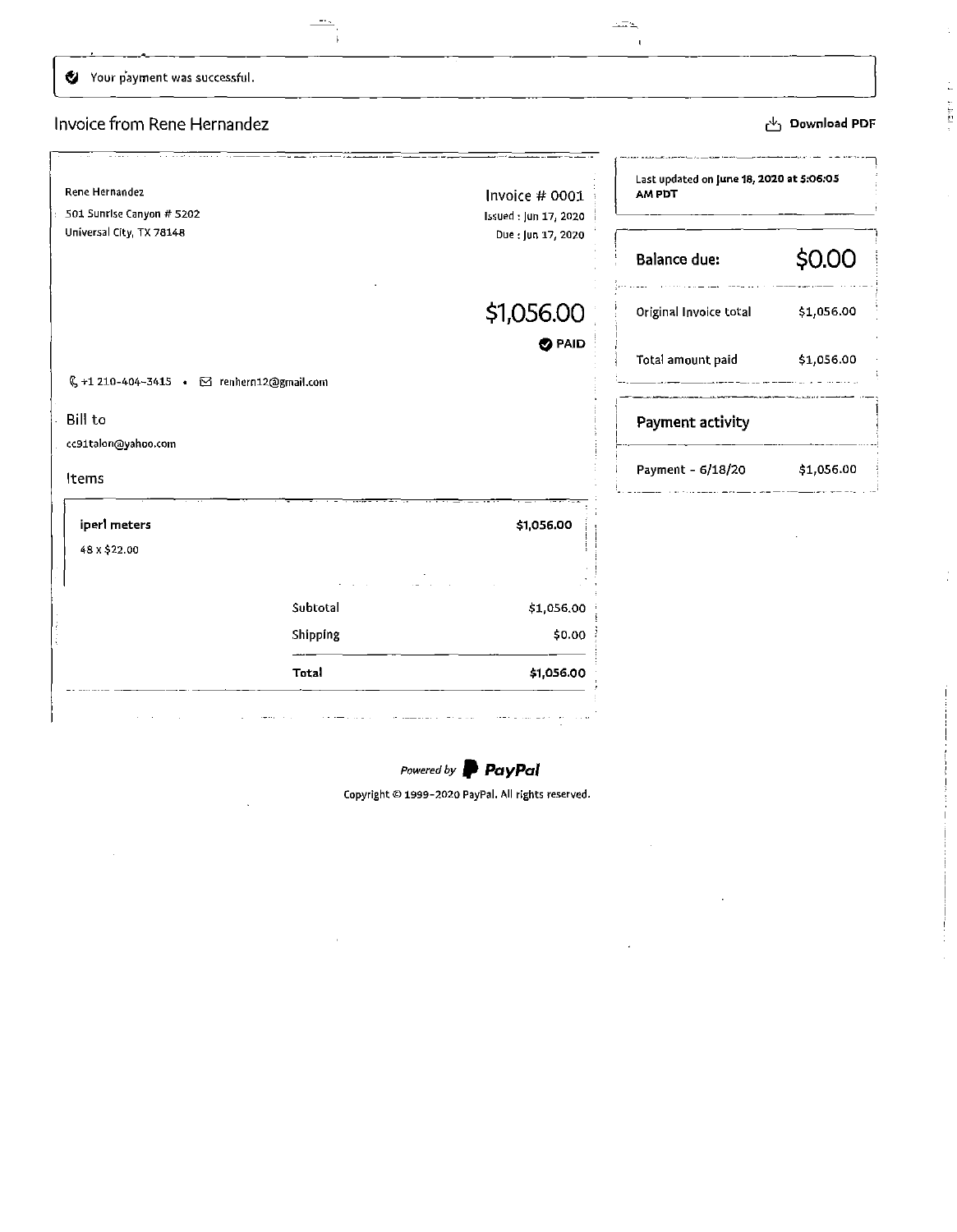|                     |                                                                                                                           |                                                                   | Consolidated Pipe & Supply Co., Inc. |                        |                                      |               | INVOICE DATE                                                                                                              | ZMVUcc                  |                       | <b>SALE AND A PROTOCE NUMBER</b>                  |  |
|---------------------|---------------------------------------------------------------------------------------------------------------------------|-------------------------------------------------------------------|--------------------------------------|------------------------|--------------------------------------|---------------|---------------------------------------------------------------------------------------------------------------------------|-------------------------|-----------------------|---------------------------------------------------|--|
|                     |                                                                                                                           | 265 THOROUGHBRED DRIVE<br>FERGUSON                                | 42533<br>KY                          |                        | Original Invoice                     |               | 9/01/2020                                                                                                                 |                         |                       | 2202668-000-000<br><sup>}≒ i</sup> PAGE ü<br>-Σo⊧ |  |
|                     | SOLD TO:                                                                                                                  |                                                                   |                                      |                        | Account No.<br>220966                | SHIP TO:      | LAKE VILLAGE WATER<br>801 PLEASANT HILL DRIVE                                                                             |                         |                       | 428902                                            |  |
|                     |                                                                                                                           | LAKE VILLAGE WATER<br>ASSOCIATION<br>P O BOX 303<br><b>BURGIN</b> |                                      | KY 40310-0303          |                                      | JOB:          | <b>BURGIN</b>                                                                                                             |                         | KY 40310              |                                                   |  |
|                     | <u> 1986 - 1987 - 1999 Destena Diderto, Anno 1990 - 1990 - 1990 - 1990 - 1990 - 1990 - 1990 - 1990 - 1990 - 1990</u>      |                                                                   |                                      |                        |                                      | <b>NET 30</b> | erns at sate and with a self-formation of the same of the same of the state of the same of the same of the same of the    |                         | <b>OUR TRUCK 6817</b> |                                                   |  |
|                     | to the second of the control of the control of the control of the control of the control of the control of the<br>PREPAID |                                                                   |                                      | <b>SHIPPING POINT</b>  |                                      |               | <u>oo ama maalaa madamaa madan maraa in yaa maalin aa maa dhaan madamaa madamaa maalaa madama madamaa ma</u><br>9/01/2020 |                         | <b>CPS-SOMERSET</b>   |                                                   |  |
| $\frac{1}{2}$<br>1. | <u>ිස්සේ හැ</u><br>10                                                                                                     | Supred and<br>10                                                  | Back Ordered                         | .<br>Podvalne<br>37021 | 5/8X3/4X12 MUL H14118 MTR            | Description   |                                                                                                                           | Unichne San S<br>121.75 | Pe (m. 18<br>EA       | Sales Amount                                      |  |
|                     |                                                                                                                           |                                                                   |                                      |                        | RÉLOC                                |               |                                                                                                                           |                         |                       | 1217.50                                           |  |
| 2                   | 24                                                                                                                        | 20                                                                | 4                                    | 216978                 |                                      |               | 3X3/4 MUL S13425 HNGD SDL TAP                                                                                             | 35.46                   | ЕA                    | 709.20                                            |  |
| 3.                  | 12                                                                                                                        | 0                                                                 | 12                                   | 30715                  | YÓKE LEAD FREE                       |               | $5/8X3/4$ MUL B2404-2N 7" RISE                                                                                            | 165.00                  | EА                    | .00                                               |  |
| 4                   | 25                                                                                                                        | 25                                                                |                                      | 32818                  | 3/4 MUL H14227-N COMP END<br> F/YOKE |               |                                                                                                                           | 18.86                   | ЕA                    | 471.50                                            |  |
| 5                   | 28.0                                                                                                                      | 28.0                                                              |                                      | 242034                 | <b>IGSKT</b>                         |               | 8 SDR35 PVC 3034 GS GREEN 14                                                                                              |                         | <b>CFT</b>            | اصع <b>5 (1</b> 0 .04 $\sigma$                    |  |
| 6                   | 6                                                                                                                         | 6                                                                 |                                      | 211895                 | <b>CPLG</b>                          |               | 8 FERNCO 1002-88 CLAYXCIPVC                                                                                               | 17.06                   | EA                    | 102.36 500%                                       |  |
|                     |                                                                                                                           |                                                                   |                                      |                        |                                      |               | STATE SALES TAX - KENTUCKY                                                                                                |                         |                       | 156.64                                            |  |
|                     |                                                                                                                           |                                                                   |                                      |                        |                                      |               |                                                                                                                           |                         |                       |                                                   |  |
|                     |                                                                                                                           |                                                                   |                                      |                        |                                      |               |                                                                                                                           |                         |                       |                                                   |  |
|                     |                                                                                                                           |                                                                   |                                      |                        |                                      |               |                                                                                                                           |                         |                       |                                                   |  |
|                     |                                                                                                                           |                                                                   |                                      |                        |                                      |               |                                                                                                                           |                         |                       |                                                   |  |
|                     | This Sale is Governed by Consolidated Pipe & Supply's terms & conditions of sale found at www.Consolidatedpipe.com        |                                                                   |                                      |                        |                                      |               |                                                                                                                           | invare Amount : A       |                       | 2:767.24                                          |  |

المواسعين مربين

 $\sim$ 

والواصل ويتراس ومستعدد ومسترددها

REMIT TO: DEPT. 3147 P.O. BOX 2153 BIRMINGHAM, AL. 35287-3147 INVEP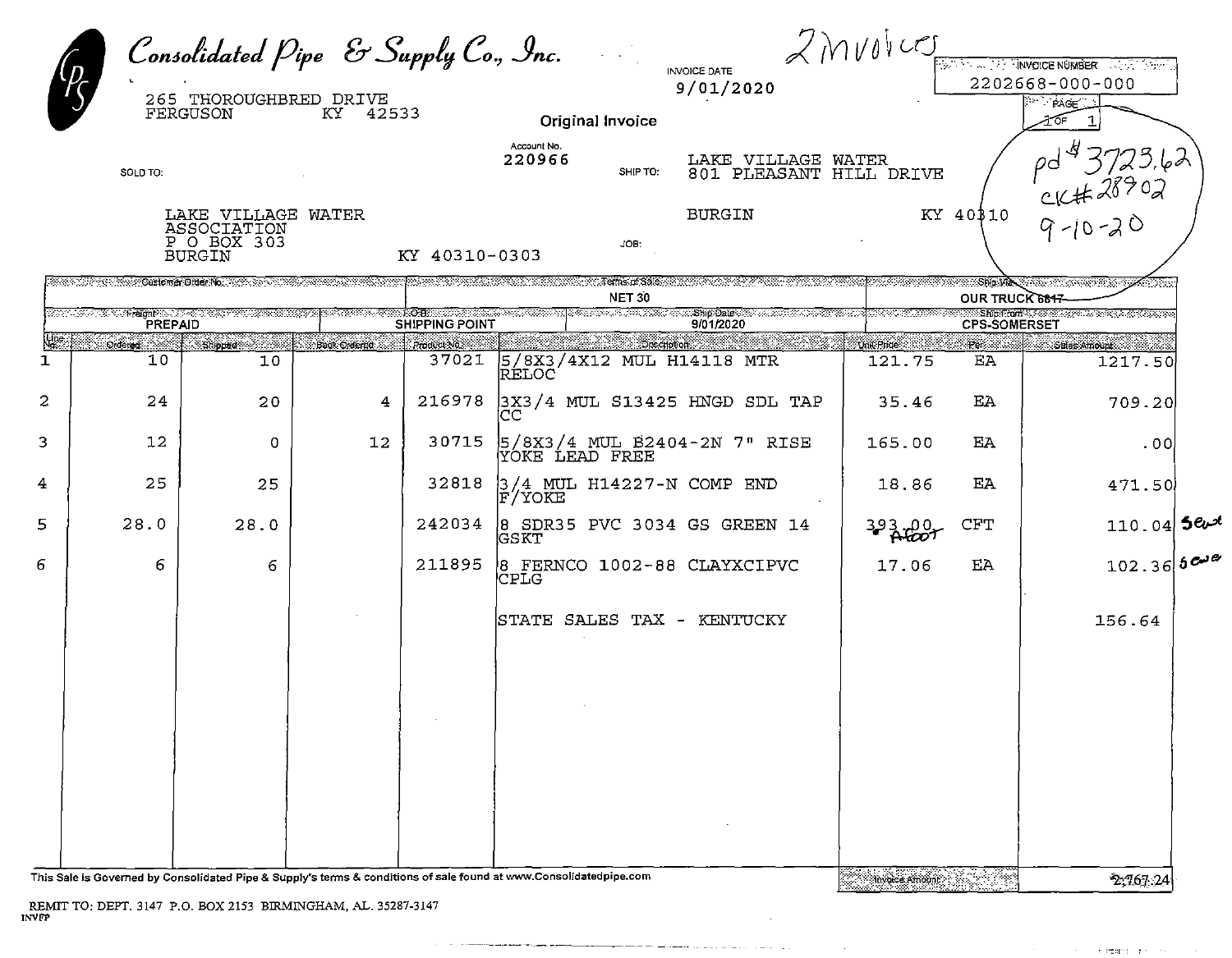|                 | Consolidated Pipe & Supply Co., Inc.<br>265 THOROUGHBRED DRIVE<br>FERGUSON                                         |                    | KY 42533     |               |                       | <b>Original Invoice</b> | <b>INVOICE DATE</b><br>9/01/2020                                                                          |                           | 22201154   | <b>CALCULATION INVOICE NUMBER</b><br>2202311-000-000<br><b>PAGE</b><br>1oF.<br>Ъ. |
|-----------------|--------------------------------------------------------------------------------------------------------------------|--------------------|--------------|---------------|-----------------------|-------------------------|-----------------------------------------------------------------------------------------------------------|---------------------------|------------|-----------------------------------------------------------------------------------|
|                 | SOLD TO:                                                                                                           |                    |              |               | Account No.<br>220966 | SHIP TO:                | LAKE VILLAGE WATER<br>801 PLEASANT HILL DRIVE                                                             |                           |            |                                                                                   |
|                 | ASSOCIATION<br>P O BOX 303<br><b>BURGIN</b>                                                                        | LAKE VILLAGE WATER |              | KY 40310-0303 |                       | JOB.                    | <b>BURGIN</b>                                                                                             |                           | KY 40310   |                                                                                   |
|                 |                                                                                                                    | <b>NET 30</b>      |              |               |                       | <b>UPS</b>              |                                                                                                           |                           |            |                                                                                   |
|                 |                                                                                                                    |                    |              |               |                       |                         | with the two will interest of $\mathsf{Shp}\mathsf{Dale}$ . The first contribution of the Wi<br>9/01/2020 |                           |            | <b>Example 2014</b><br>CPS-SOMERSET                                               |
| Line<br>No<br>1 | Crdered<br>Shipped<br>6                                                                                            | 6                  | Eack Ordered | Product No.   | VBH32-24W-NL          | Description             | 5/8"X3/4"X24" BVXCV RESETTER                                                                              | Unit Pricessing<br>208.40 | Pers<br>EA | Sales Amount<br>1250.40                                                           |
|                 |                                                                                                                    |                    |              |               |                       |                         | STATE SALES TAX - KENTUCKY                                                                                |                           |            | 75.02                                                                             |
|                 | This Sale is Governed by Consolidated Pipe & Supply's terms & conditions of sale found at www.Consolidatedpipe.com |                    |              |               |                       |                         |                                                                                                           | Invoice Amount            |            | 25.42                                                                             |

 $\label{eq:1} \begin{array}{lllllllllllllllll} \mathbf{1} & \mathbf{1} & \mathbf{1} & \mathbf{1} & \mathbf{1} & \mathbf{1} & \mathbf{1} & \mathbf{1} & \mathbf{1} & \mathbf{1} & \mathbf{1} & \mathbf{1} & \mathbf{1} & \mathbf{1} & \mathbf{1} & \mathbf{1} & \mathbf{1} & \mathbf{1} & \mathbf{1} & \mathbf{1} & \mathbf{1} & \mathbf{1} & \mathbf{1} & \mathbf{1} & \mathbf{1} & \mathbf{1} & \mathbf{1} & \mathbf{1} & \math$ 

منصب منابعات

ando e a marca e que se mencanterian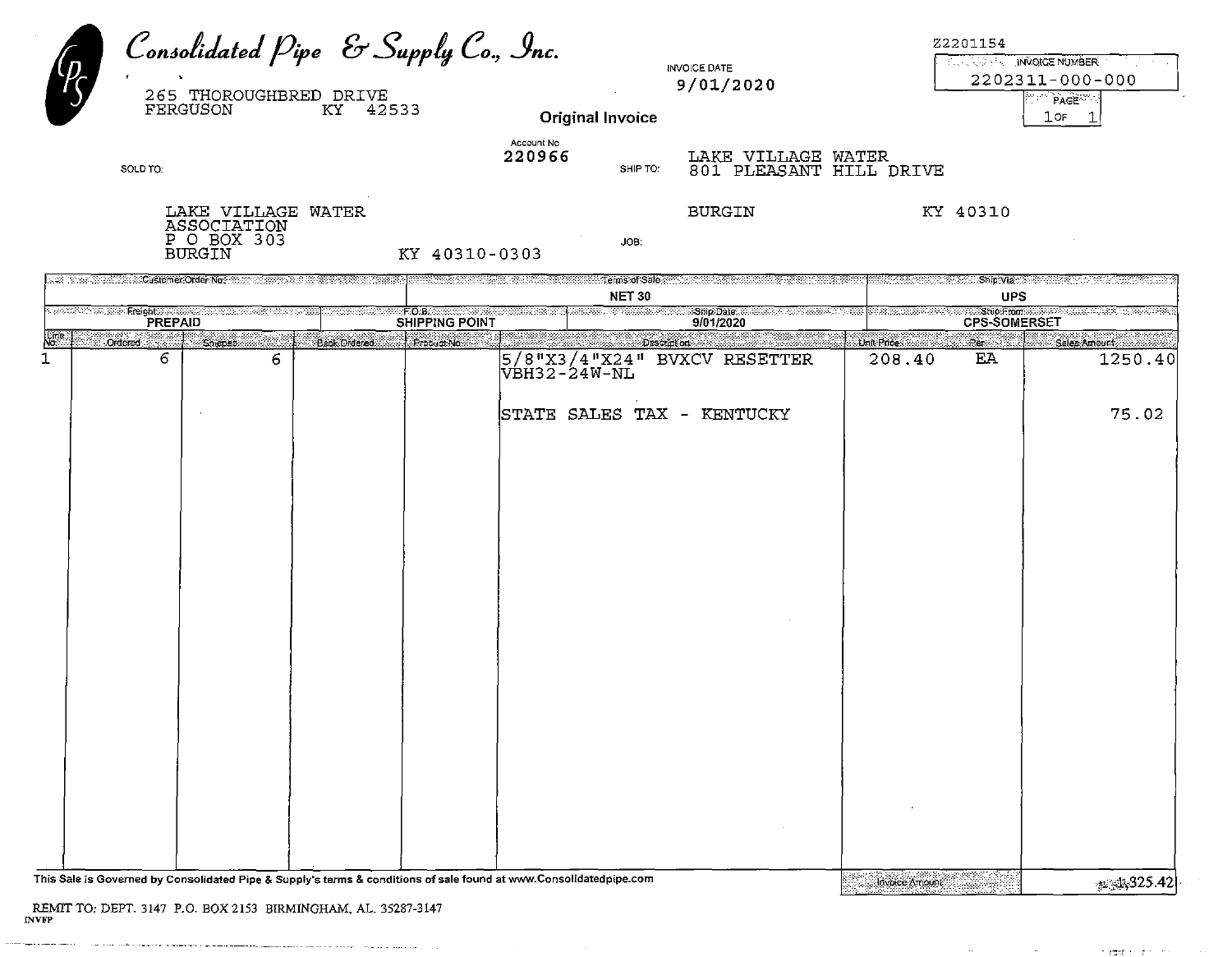

# 

 $\begin{bmatrix} 1 \\ 1 \\ 2 \end{bmatrix}$ 

| <b>INVOICE DATE</b>                                                   | <b>INVOICE NUMBER</b> |                             |  |
|-----------------------------------------------------------------------|-----------------------|-----------------------------|--|
| 07/24/2020                                                            |                       | S <sub>100121563</sub> .001 |  |
| <b>REMIT TO:</b>                                                      |                       | PAGE NO.                    |  |
| THE C.I. THORNBURG CO., INC.<br>P.O. BOX 2163<br>HUNTINGTON, WV 25722 |                       | 1 of 1                      |  |

LAKE VILLAGE WATER ASSOCIATION<br>P O BOX 303<br>BURGIN, KY 40310

## LAKE VILLAGE WATER ASSOC<br>801 PLEASANT HILL DR<br>HARRODSBURG, KY 40330

| <b>CUSTOMER NUMBER</b>                                                                                                                                                                                                                  |                    | <b>CUSTOMER PO NUMBER</b>                                                                                                                 |                    | JOB NAME / RELEASE NUMBER | SALESPERSON                   |                                   |  |
|-----------------------------------------------------------------------------------------------------------------------------------------------------------------------------------------------------------------------------------------|--------------------|-------------------------------------------------------------------------------------------------------------------------------------------|--------------------|---------------------------|-------------------------------|-----------------------------------|--|
| 4778                                                                                                                                                                                                                                    |                    | <b>SENSUS</b>                                                                                                                             |                    |                           |                               | Tony Omohundro                    |  |
|                                                                                                                                                                                                                                         | <b>WRITER</b>      | SHIP VIA                                                                                                                                  |                    | <b>TERMS</b>              | SHIP DATE                     | ORDER DATE                        |  |
|                                                                                                                                                                                                                                         | <b>Phil Porter</b> | UPS GROUND                                                                                                                                |                    | NET 30 DAYS               | 07/24/2020                    |                                   |  |
| ORDER QTY                                                                                                                                                                                                                               | SHIP QTY           |                                                                                                                                           | <b>DESCRIPTION</b> |                           | <b>UNIT PRICE</b>             | <b>EXT PRICE</b>                  |  |
| 20ea                                                                                                                                                                                                                                    |                    | 20ea CRO 5/8" SRII TRPL 100G CONVERSION<br>REGISTER ONLY ES2XX38XXGGXSXD<br><b>Tracking Numbers</b><br>1Z2962160332718070<br>$\mathbf{t}$ |                    |                           | 71.430/ea                     | 1428.60                           |  |
| Invoice is due by 08/23/2020                                                                                                                                                                                                            |                    | Past Due invoices may be subject to 1.50% late charge.                                                                                    |                    |                           | Subtotal<br>S&H Charges       | 1428.60<br>23.59                  |  |
| No relums without proper written authorization, Relum material<br>subject to restocking, handling, and freight charges. Warranties<br>limited to those provided by manufacturer. If you prefer to have your<br>invoices and monthly sta |                    |                                                                                                                                           |                    |                           | Tax<br>Payments<br>Amount Due | 85.72<br>0.00<br><b>**4537.91</b> |  |

Printed By Relaxed the 72 Hz 82 Think 40 Hz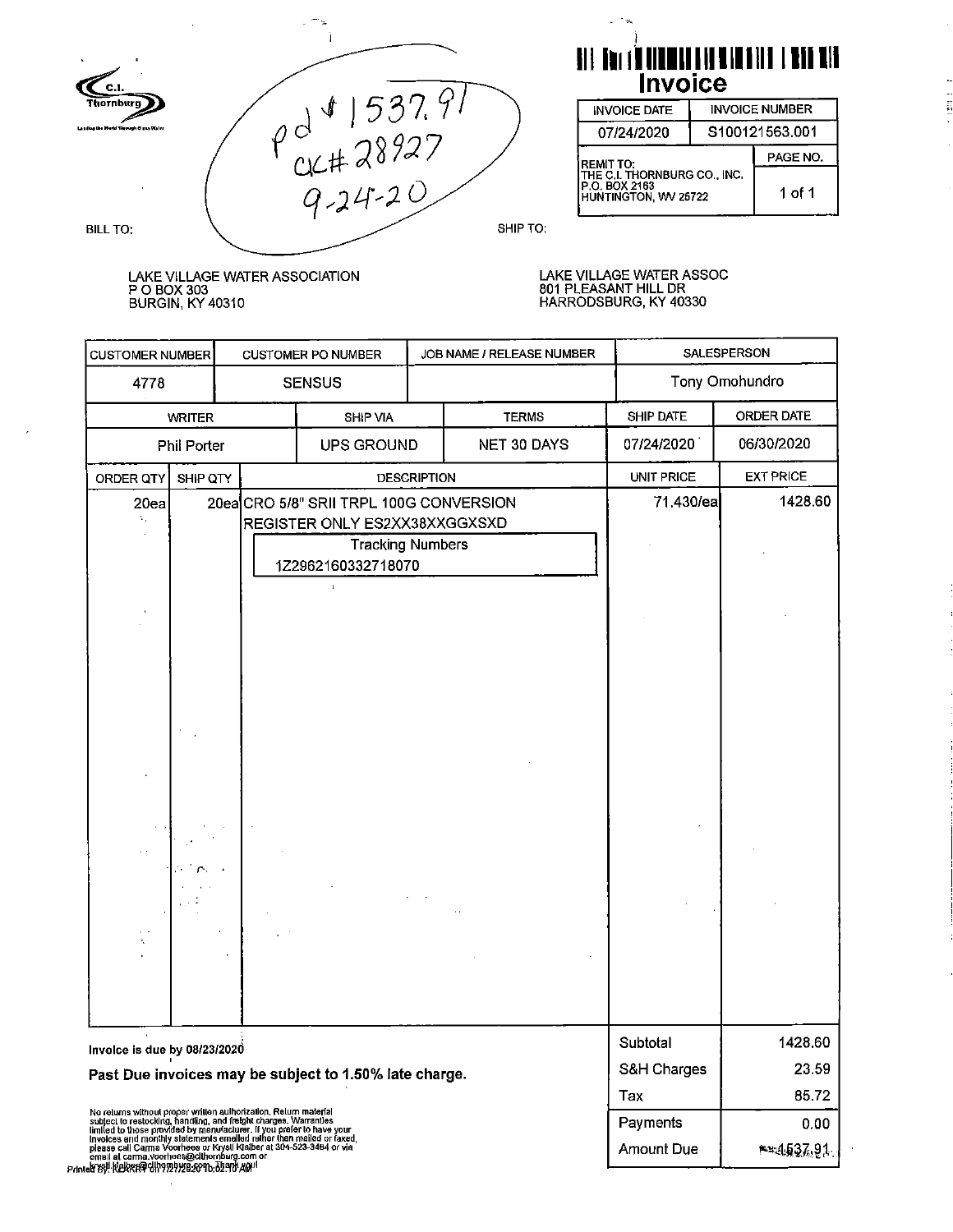|                      | SOLD TO:                                                                               | 265 THOROUGHBRED DRIVE<br>FERGUSON                         | Consolidated Pipe & Supply Co., Inc.<br>KY 42533                                                                   |                                        | Account No.<br>220966      | Original Invoice<br>SHIP TO:             | INVOICE DATE<br>9/17/2020<br>LAKE VILLAGE WATER<br>801 PLEASANT HILL DRIVE |                       |                   | <b>Example 20 INVOICE NUMBER AND APPLICATION</b><br>2202668-001-000<br>▓▓░░ <mark>₽ÀĞE</mark> ░░<br>$1$ or |
|----------------------|----------------------------------------------------------------------------------------|------------------------------------------------------------|--------------------------------------------------------------------------------------------------------------------|----------------------------------------|----------------------------|------------------------------------------|----------------------------------------------------------------------------|-----------------------|-------------------|------------------------------------------------------------------------------------------------------------|
|                      |                                                                                        | LAKE VILLAGE WATER<br>ASSOCIATION<br>P O BOX 303<br>BURGIN |                                                                                                                    | KY 40310-0303                          |                            | GOL.                                     | <b>BURGIN</b>                                                              |                       | KY 40310          |                                                                                                            |
|                      | <b>Customer Order No. 2016</b><br>્સ્ટેન્સ્ટર સ્ટ્રિસિટર બ <b>Freight</b> (સિટ્સ્ટરસ્ટ |                                                            |                                                                                                                    | e <b>Robe</b> rt (Alexandro Alexandro) |                            | Terms of Sales<br><b>NET 30</b>          |                                                                            |                       | OUR TRUCK 6817    |                                                                                                            |
| $\sqrt{\frac{1}{2}}$ | PREPAID                                                                                |                                                            |                                                                                                                    | <b>SHIPPING POINT</b><br>Product No.   |                            | alakaaliikka Ship Datealiik<br>9/17/2020 |                                                                            |                       |                   |                                                                                                            |
| 2                    | Ordered<br>4                                                                           | Shipped<br>4                                               | Back Ordered                                                                                                       | 216978                                 | $\mathop{\rm CC}\nolimits$ | Description.                             | 3X3/4 MUL S13425 HNGD SDL TAP                                              | Unit Prince:<br>35.46 | Pers<br><b>EA</b> | Sales Amount<br>141.84                                                                                     |
| 3                    | 12                                                                                     | 12                                                         |                                                                                                                    | 30715                                  | YOKE LEAD FREE             |                                          | 5/8X3/4 MUL B2404-2N 7" RISE                                               | 165.00                | EA                | 1980.00                                                                                                    |
|                      |                                                                                        |                                                            | This Sale is Governed by Consolidated Pipe & Supply's terms & conditions of sale found at www.Consolidatedpipe.com |                                        |                            | STATE SALES TAX - KENTUCKY               |                                                                            | .<br>Invoice Amount   |                   | 127.31<br>$-2,249.15$                                                                                      |

 $\sim$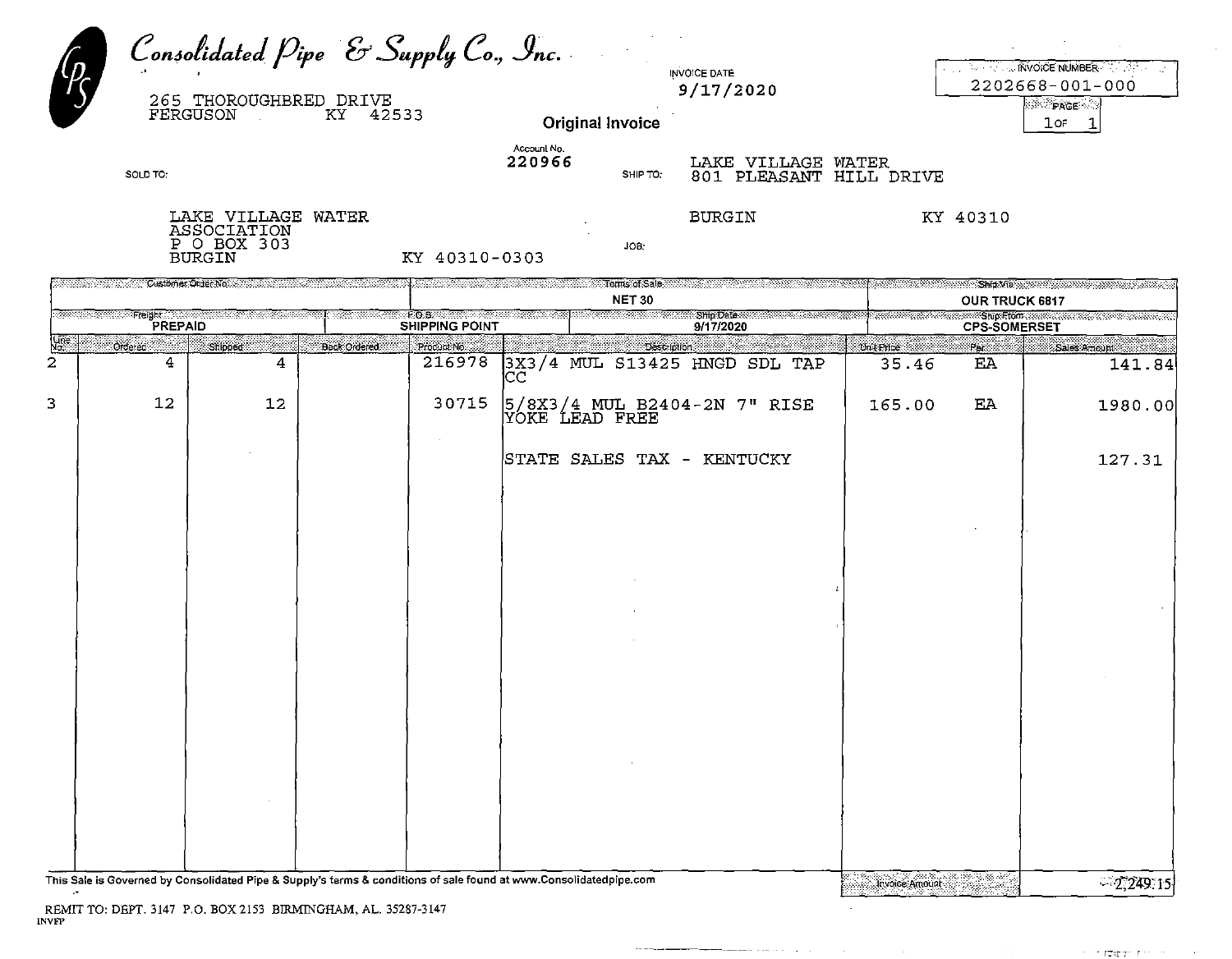

## 

| <b>INVOICE DATE</b>                                         | <b>INVOICE NUMBER</b> |                |  |  |
|-------------------------------------------------------------|-----------------------|----------------|--|--|
| 09/14/2020                                                  |                       | S100130598.001 |  |  |
| <b>REMIT TO:</b>                                            |                       | PAGE NO.       |  |  |
| <b>CITCO Water</b><br>P.O. BOX 2163<br>HUNTINGTON, WV 25722 |                       | 1 of 1         |  |  |

i<br>En li

LAKE VILLAGE WATER ASSOCIATION P O BOX 303<br>BURGIN, KY 40310

LAKE VILLAGE WATER ASSOC<br>801 PLEASANT HILL DR<br>HARRODSBURG, KY 40330 ÷

|                                                                                                                                                                                                                                                                                      | <b>CUSTOMER PO NUMBER</b><br><b>CUSTOMER NUMBER</b> |  |                                                                                                                                                                                                      | JOB NAME / RELEASE NUMBER |              |                                      | SALESPERSON                                                                      |
|--------------------------------------------------------------------------------------------------------------------------------------------------------------------------------------------------------------------------------------------------------------------------------------|-----------------------------------------------------|--|------------------------------------------------------------------------------------------------------------------------------------------------------------------------------------------------------|---------------------------|--------------|--------------------------------------|----------------------------------------------------------------------------------|
| 4778                                                                                                                                                                                                                                                                                 |                                                     |  | Autoread Support                                                                                                                                                                                     |                           |              |                                      | Tony Omohundro                                                                   |
|                                                                                                                                                                                                                                                                                      | <b>WRITER</b>                                       |  | <sup>{</sup> SHIP VIA                                                                                                                                                                                |                           | <b>TERMS</b> | SHIP, DATE                           | ORDER DATE                                                                       |
|                                                                                                                                                                                                                                                                                      | Stephen Hunter                                      |  | <b>DIRECT</b>                                                                                                                                                                                        |                           | NET 30 DAYS  | 09/14/2020                           | 09/28/2020                                                                       |
| ORDER QTY                                                                                                                                                                                                                                                                            | SHIP QTY.                                           |  |                                                                                                                                                                                                      | <b>DESCRIPTION</b>        |              | <b>UNIT PRICE</b>                    | <b>EXT PRICE</b>                                                                 |
| 1ea                                                                                                                                                                                                                                                                                  |                                                     |  | 1ea AUTOREAD ANNUAL SUPPORT (TS<br>AUTOREAD) 134                                                                                                                                                     |                           |              | 2450.000/ea                          | 2450.00                                                                          |
|                                                                                                                                                                                                                                                                                      |                                                     |  |                                                                                                                                                                                                      |                           |              |                                      | $\mathcal{L}$ .                                                                  |
| Invoice is due by 10/14/2020                                                                                                                                                                                                                                                         |                                                     |  | Past Due invoices may be subject to 1.50% late charge.<br>Hello,  Attached is your latest invoice.    ***PLEASE NOTE UPDATE<br>BELOW****  As a part of our recent name change to CITCO Water, please | ٠.                        |              | Subtotal<br>S&H Charges              | 2450.00<br>0.00                                                                  |
| No returns without proper written authorization. Return material<br>subject to restocking, handling, and freight charges. Warranties<br>subject to restocking, handling, and freight charges. Warranties<br>limited to those provided b<br>email at carma voorhees@clinomburg.com or |                                                     |  |                                                                                                                                                                                                      |                           |              | Tax<br>Payments<br><b>Amount Due</b> | 147.00<br>0.00<br><del>႗</del> 予᠑რ <sub>ა</sub> ᢕᢕᢧ <mark></mark> ҙ <sup>ӄ</sup> |

Printed By! GREEC REGIONS 2019 7312P HYON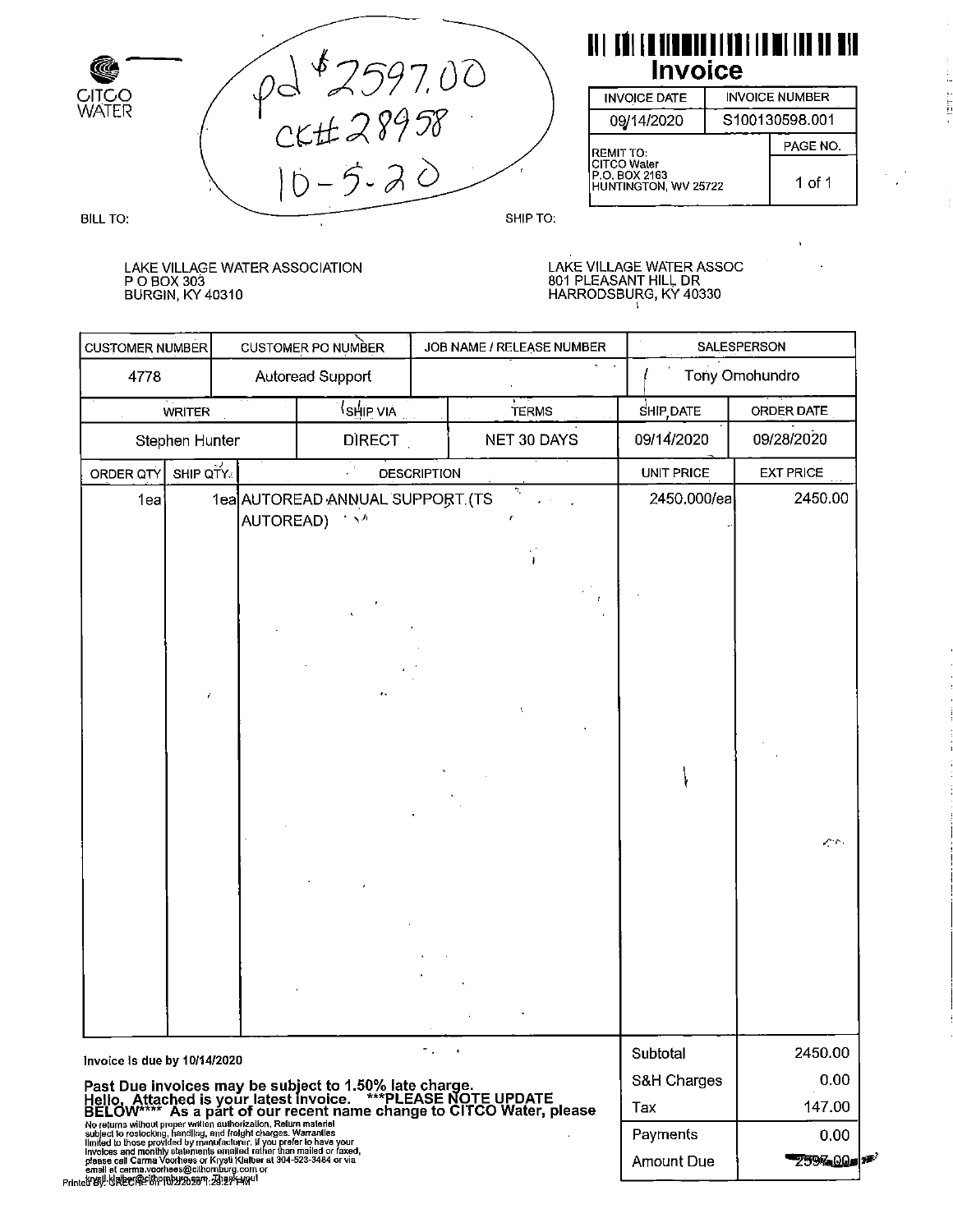|                               | Consolidated Pipe & Supply Co., Inc.<br>265 THOROUGHBRED DRIVE<br><b>FERGUSON</b>                                          | 42533<br>KY       |                                                          |                                      | Original Invoice                  | <b>INVOICE DATE</b><br>11/13/2020                                                                               |                     |                     | <b>THE EXPERIMENT OF THE STATE OF STATE AND STATE</b><br>2203692-000-000<br>l≋్. PAGEे<br>$1$ OF |
|-------------------------------|----------------------------------------------------------------------------------------------------------------------------|-------------------|----------------------------------------------------------|--------------------------------------|-----------------------------------|-----------------------------------------------------------------------------------------------------------------|---------------------|---------------------|--------------------------------------------------------------------------------------------------|
| SOLD TO:                      |                                                                                                                            |                   |                                                          | Account No.<br>220966                | SHIP TO:                          | LAKE VILLAGE WATER<br>PLEASANT<br>801                                                                           | HILL DRIVE          |                     |                                                                                                  |
|                               | LAKE VILLAGE<br>ASSOCIATION<br>P O BOX 303<br><b>BURGIN</b>                                                                | WATER             | KY 40310-0303                                            |                                      | JOB.                              | <b>BURGIN</b>                                                                                                   |                     | KY 40310            |                                                                                                  |
|                               | <b>Customer Order No. 2008. And State Control of State Adventure Control of State Adventure Control of State Adventure</b> |                   |                                                          |                                      |                                   | Terms of Sale a construction of the construction of the construction of the construction of the construction of |                     |                     | Ship Via a shekara shekara ta 1990 - Alban                                                       |
|                               |                                                                                                                            |                   |                                                          |                                      | <b>NET 30</b>                     |                                                                                                                 |                     | OUR TRUCK 6509      |                                                                                                  |
| ©©©kalont⊗©⊗⊗©©©©©<br>PREPAID |                                                                                                                            |                   | ter <b>Robb</b> otter Catalogue<br><b>SHIPPING POINT</b> |                                      | TRACTORERIE                       | Ship Bate (Company of Million)<br>11/13/2020                                                                    |                     | <b>CPS-SOMERSET</b> | Ship, From Warn Howkins and William Provinci                                                     |
| Ordered<br>8                  | <b>Shipped</b><br>$\Omega$                                                                                                 | Back Ordered<br>8 | .<br>Product:No.<br>231192                               | $^{\prime}$ 4<br>ر 3ا<br>3<br>ICLMP. | Description:<br>SB 244-008803-000 | REDI                                                                                                            | Unit Price<br>26.78 | .<br>Fer<br>EA      | Sales Amount<br>. 00                                                                             |
| 12                            | 12                                                                                                                         |                   | 231190                                                   | $\left 3\right/4$<br>ІСІМР 6         |                                   | SB 244-008806-000 REDI                                                                                          | 57.21               | EA                  | 686.52                                                                                           |
| 12                            | $\Omega$                                                                                                                   | 12                | 31460                                                    |                                      | ADPT LEAD FREE                    | $ 3/4$ FORD RA42-33-Q-NL CTS FLR                                                                                | 3.73                | EA                  | .00                                                                                              |

STATE SALES TAX - KENTUCKY

WATER

This Sale is Governed by Consolidated Pipe & Supply's terms & conditions of sale found at www.Consolidatedpipe.com

 $\mathcal{L}$ 

87.88

**WEIGHT Line**  $\overline{1}$ 

 $\overline{a}$ 

3

 $\overline{\mathbf{4}}$ 

Invoice Ambunt

A.

905.90 بي.<br>سيديون

56.94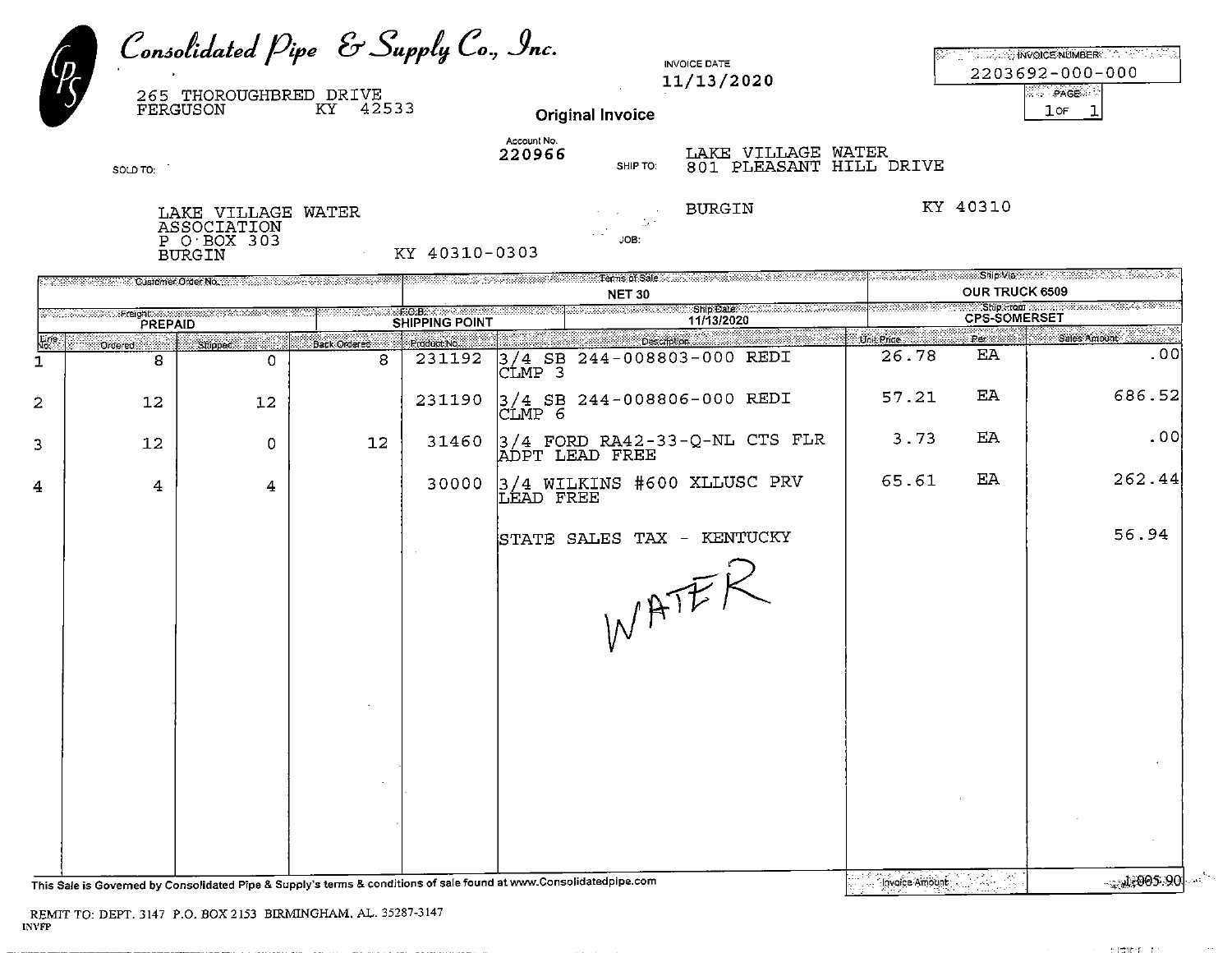| $\mathbf{r}$                                                                                                                                                                                                                                                                                                        |                                       |  |             |           |
|---------------------------------------------------------------------------------------------------------------------------------------------------------------------------------------------------------------------------------------------------------------------------------------------------------------------|---------------------------------------|--|-------------|-----------|
| <b>WILLMOTT CONTRACTING, INC.</b>                                                                                                                                                                                                                                                                                   |                                       |  |             | 脂腺激动态     |
| 1686 PARADISE CAMP ROAD                                                                                                                                                                                                                                                                                             |                                       |  |             |           |
| HARRODSBURG, KY 40330                                                                                                                                                                                                                                                                                               |                                       |  | <b>Date</b> | Invoice # |
| Phone # 859-733-6316                                                                                                                                                                                                                                                                                                |                                       |  | 5/14/2020   | 7116      |
|                                                                                                                                                                                                                                                                                                                     |                                       |  |             |           |
|                                                                                                                                                                                                                                                                                                                     | $9243200.00$<br>CK# 29135<br>12-11-20 |  |             |           |
| <b>Bill To</b>                                                                                                                                                                                                                                                                                                      |                                       |  |             |           |
| LAKE VILLAGE WATER DISTRICT<br>P.O. BOX 303                                                                                                                                                                                                                                                                         |                                       |  |             |           |
| <b>BURGIN, KY 40310</b>                                                                                                                                                                                                                                                                                             |                                       |  |             |           |
|                                                                                                                                                                                                                                                                                                                     |                                       |  | Project     |           |
|                                                                                                                                                                                                                                                                                                                     |                                       |  |             |           |
|                                                                                                                                                                                                                                                                                                                     |                                       |  |             |           |
|                                                                                                                                                                                                                                                                                                                     |                                       |  | Amount      |           |
|                                                                                                                                                                                                                                                                                                                     |                                       |  |             |           |
| REINFORCED CAMPBELLSVILLE COLLEGE'S WATER METER BOX. CHANGED FROM 1/4 INCH<br>PLASTIC TO 1/4 INCH STEEL PLATE. DRILL HOLE FOR REMOTE READ METER AND INSTALL.<br>BACKFILL WITH CLASS I SAND. CLEANUP AND HAUL OFF EXCESS MATERIAL, BLACKTOP,<br>GRAVEL, DIRT, ETC.<br><b>LABOR</b><br>$-600.00$<br>MATERIAL - 175.00 | <b>Description</b>                    |  | 775.00      |           |
|                                                                                                                                                                                                                                                                                                                     |                                       |  |             |           |
|                                                                                                                                                                                                                                                                                                                     |                                       |  |             |           |
|                                                                                                                                                                                                                                                                                                                     |                                       |  |             |           |
|                                                                                                                                                                                                                                                                                                                     |                                       |  |             |           |
|                                                                                                                                                                                                                                                                                                                     |                                       |  |             |           |
|                                                                                                                                                                                                                                                                                                                     |                                       |  |             |           |
|                                                                                                                                                                                                                                                                                                                     |                                       |  |             |           |
|                                                                                                                                                                                                                                                                                                                     |                                       |  |             |           |
|                                                                                                                                                                                                                                                                                                                     |                                       |  |             |           |
|                                                                                                                                                                                                                                                                                                                     |                                       |  |             |           |
|                                                                                                                                                                                                                                                                                                                     |                                       |  |             |           |
|                                                                                                                                                                                                                                                                                                                     |                                       |  |             |           |

 $\ddot{\phantom{a}}$ 

 $\cdot$ 

**Total** 

 $\frac{1}{2} \sum_{i=1}^n \frac{1}{2} \sum_{j=1}^n \frac{1}{2} \sum_{j=1}^n \frac{1}{2} \sum_{j=1}^n \frac{1}{2} \sum_{j=1}^n \frac{1}{2} \sum_{j=1}^n \frac{1}{2} \sum_{j=1}^n \frac{1}{2} \sum_{j=1}^n \frac{1}{2} \sum_{j=1}^n \frac{1}{2} \sum_{j=1}^n \frac{1}{2} \sum_{j=1}^n \frac{1}{2} \sum_{j=1}^n \frac{1}{2} \sum_{j=1}^n \frac{1}{2} \sum_{j=$ 

\$775.001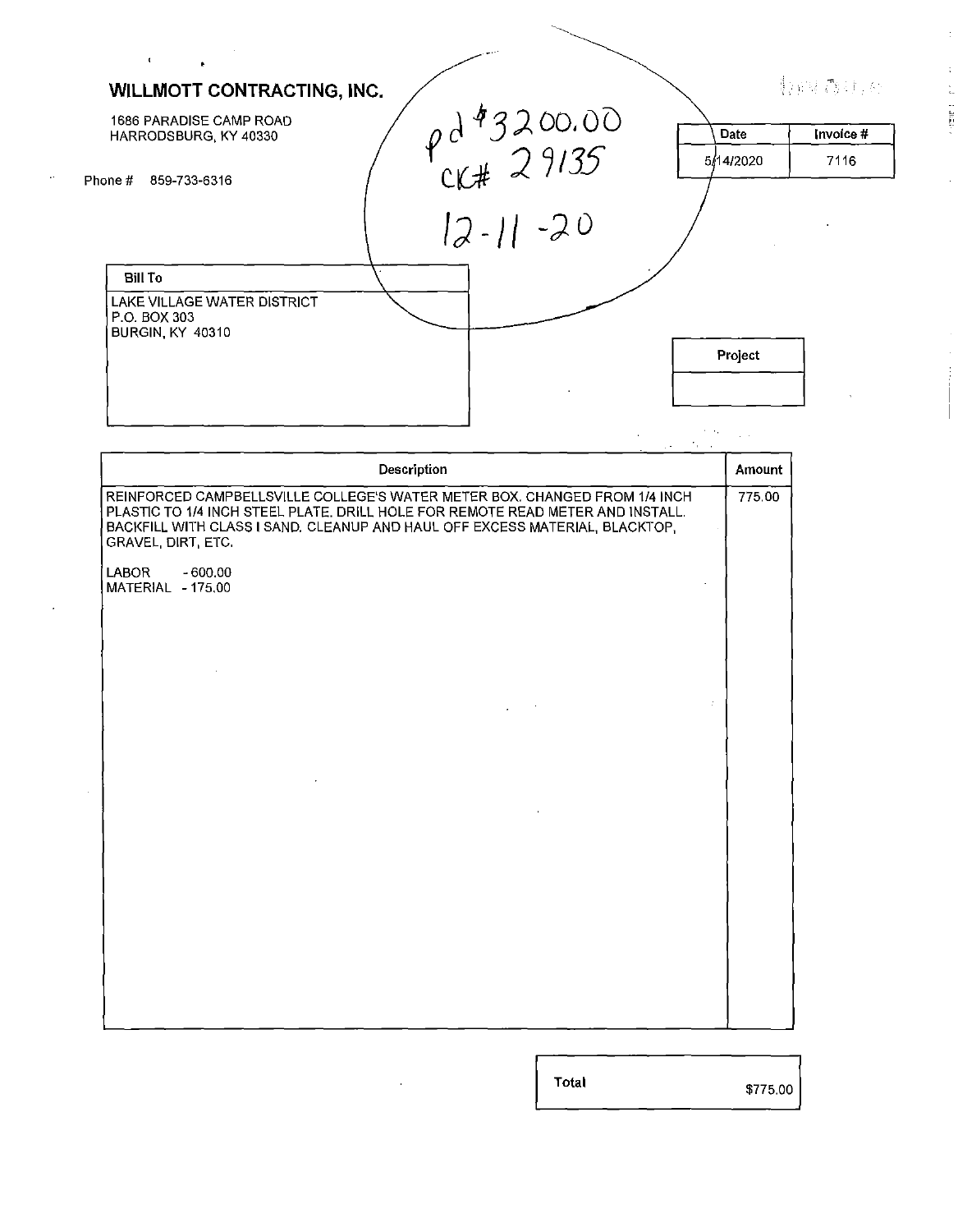1686 PARADISE CAMP ROAD HARRODSBURG, KY 40330

 $\mathcal{O}(\sqrt{N})$  and  $\mathcal{O}(\sqrt{N})$ 

|  |  |  |  | $\left\ \psi_{\alpha}^{\dagger}\psi_{\alpha}^{\dagger}\psi_{\beta}^{\dagger}\psi_{\beta}^{\dagger}\psi_{\beta}^{\dagger}\psi_{\beta}^{\dagger}\right\ _{2}$ |  |
|--|--|--|--|-------------------------------------------------------------------------------------------------------------------------------------------------------------|--|
|  |  |  |  |                                                                                                                                                             |  |

| Invoice # |
|-----------|
| 7119      |
|           |

**Bill To** 

 $\sim$ 

LAKE VILLAGE WATER DISTRICT P.O. BOX 303 BURGIN, KY 40310

**Project** 

| Description               | Amount |
|---------------------------|--------|
| MADE PUNCH AT BRIGHTLEAF. | 300.00 |
| $\hat{\textbf{v}}$        |        |
|                           |        |
|                           |        |
|                           |        |
|                           |        |
|                           |        |
|                           |        |
|                           |        |
|                           |        |
|                           |        |
|                           |        |
|                           |        |
|                           |        |
|                           |        |
|                           |        |
|                           |        |

Total

\$300.00 1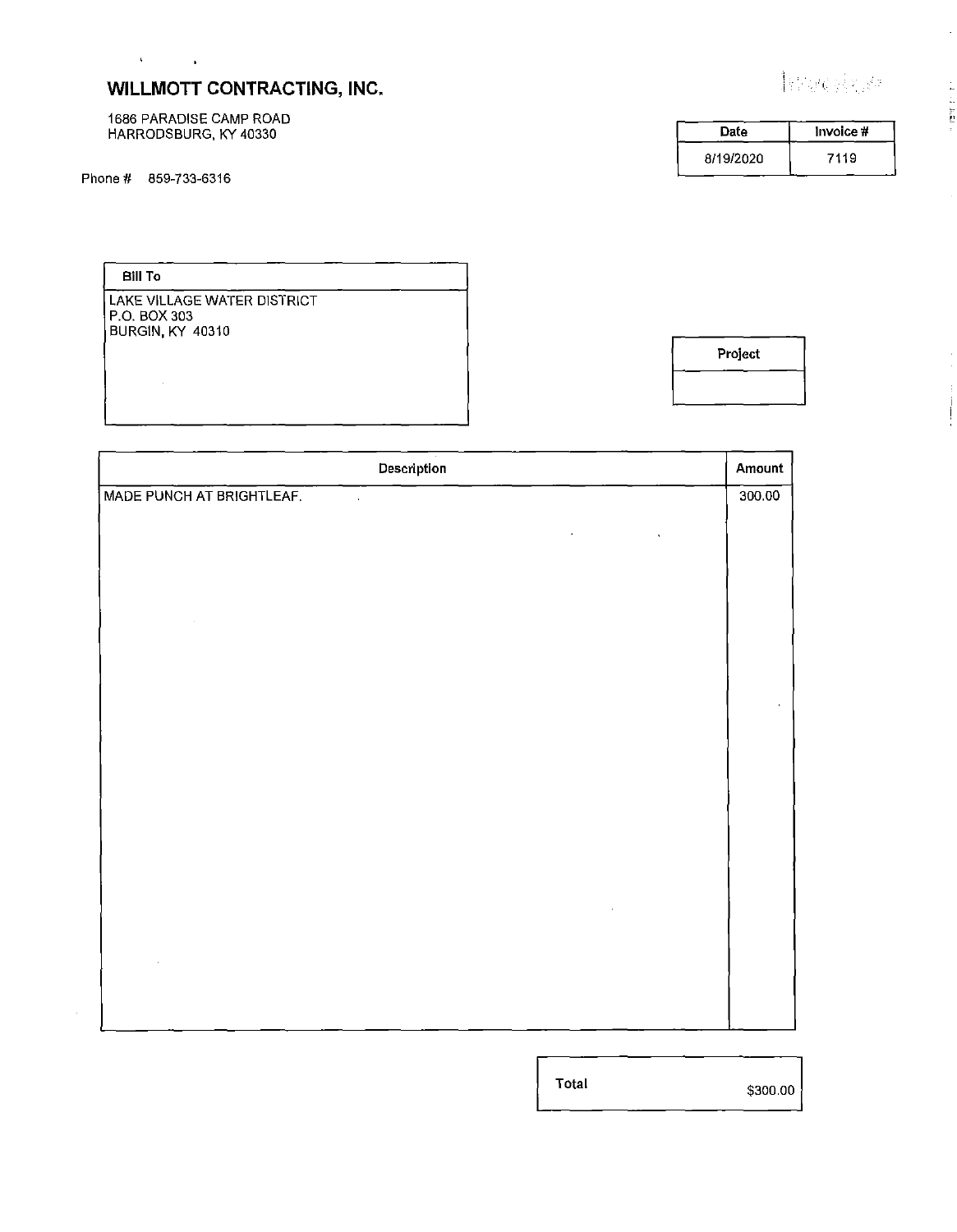1686 PARADISE CAMP ROAD HARRODSBURG, KY 40330

 $\sim 10^{11}$  km s  $^{-1}$  km s  $^{-1}$ 

|  | 静脉加速流液 |  |  |  |
|--|--------|--|--|--|
|  |        |  |  |  |

 $\bar{z}$ 

| Date     | Invoice # |
|----------|-----------|
| 9/1/2020 | 7120      |

Bill To

LAKE VILLAGE WATER DISTRICT P.O. BOX 303 BURGIN, KY 40310

Project

| Description                                         | Amount |
|-----------------------------------------------------|--------|
| HELP COLBY RUN NEW SERVICE LINE FOR B ILL ROBINSON. | 80.00  |
|                                                     |        |
|                                                     |        |
|                                                     |        |
|                                                     |        |
|                                                     |        |
|                                                     |        |
|                                                     |        |
|                                                     |        |
|                                                     |        |
|                                                     |        |
|                                                     |        |
|                                                     |        |
|                                                     |        |
|                                                     |        |
|                                                     |        |
|                                                     |        |
|                                                     |        |
|                                                     |        |
|                                                     |        |
|                                                     |        |
| à.                                                  |        |

Total

\$80.00 1

 $\hat{\mathcal{L}}$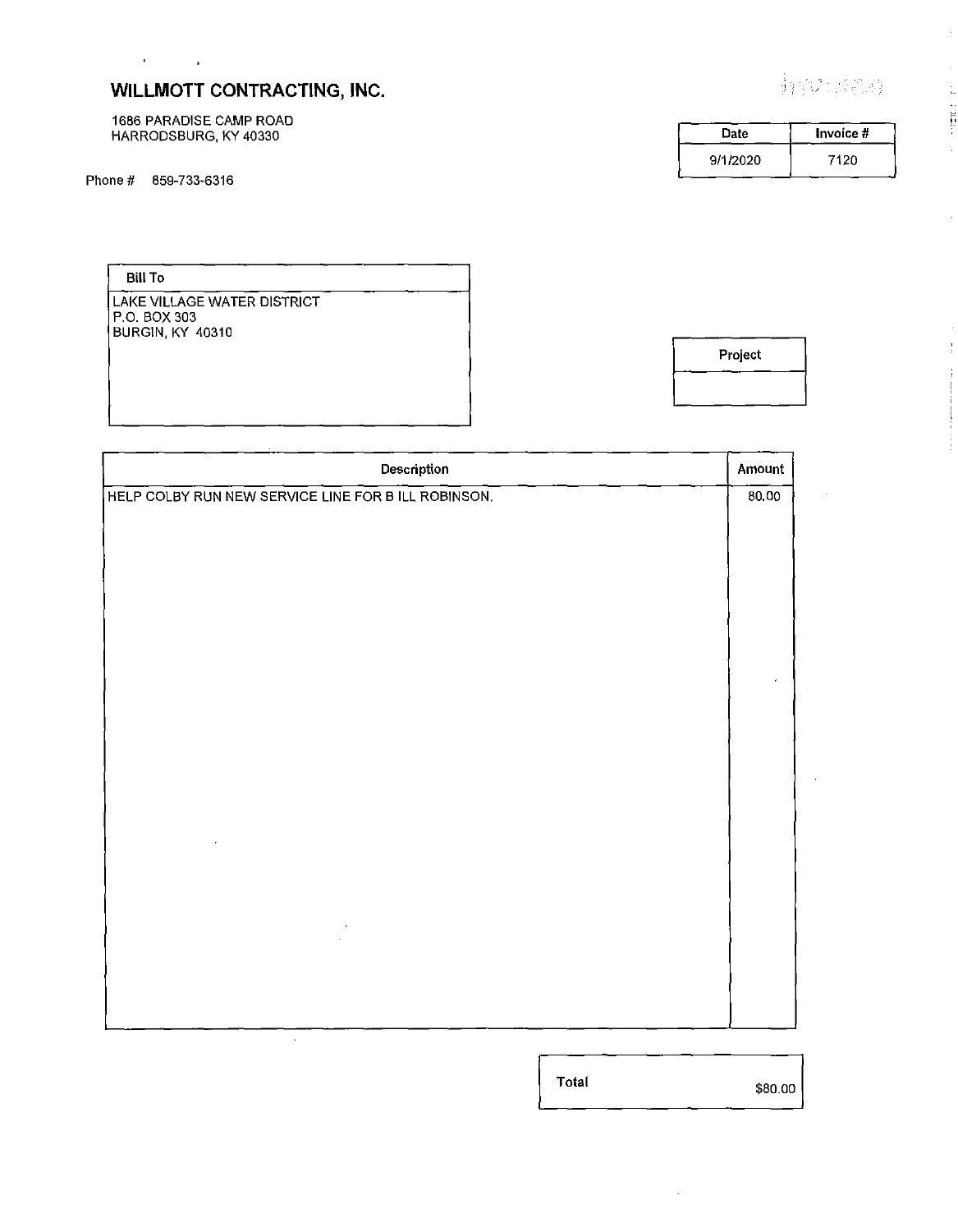1686 PARADISE CAMP ROAD HARRODSBURG, KY 40330

J,

 $\mathcal{O}(10^{-10})$  . The  $\mathcal{O}(10^{-10})$ 

|  |  |  | 特拉伯姆斯特 |
|--|--|--|--------|
|  |  |  |        |
|  |  |  |        |

| Date      | Invoice # |
|-----------|-----------|
| 8/10/2020 | 7118      |

Bill To

 $\mathbb{Z}^2$ 

LAKE VILLAGE WATER DISTRICT P.O. BOX 303 BURGIN, KY 40310

Project

|                                   | Description | Amount |
|-----------------------------------|-------------|--------|
| MADE PUNCH UNDER CURDSVILLE ROAD. |             | 350.00 |
|                                   |             |        |
|                                   |             |        |
|                                   |             |        |
|                                   |             |        |
|                                   |             |        |
|                                   |             |        |
|                                   |             |        |
|                                   |             |        |
|                                   |             |        |
|                                   |             |        |
|                                   |             |        |
|                                   |             |        |
|                                   |             |        |
|                                   |             |        |
|                                   |             |        |
|                                   |             |        |
|                                   |             |        |
|                                   |             |        |
|                                   |             |        |
|                                   |             |        |

Total

\$350.00 1

 $\epsilon$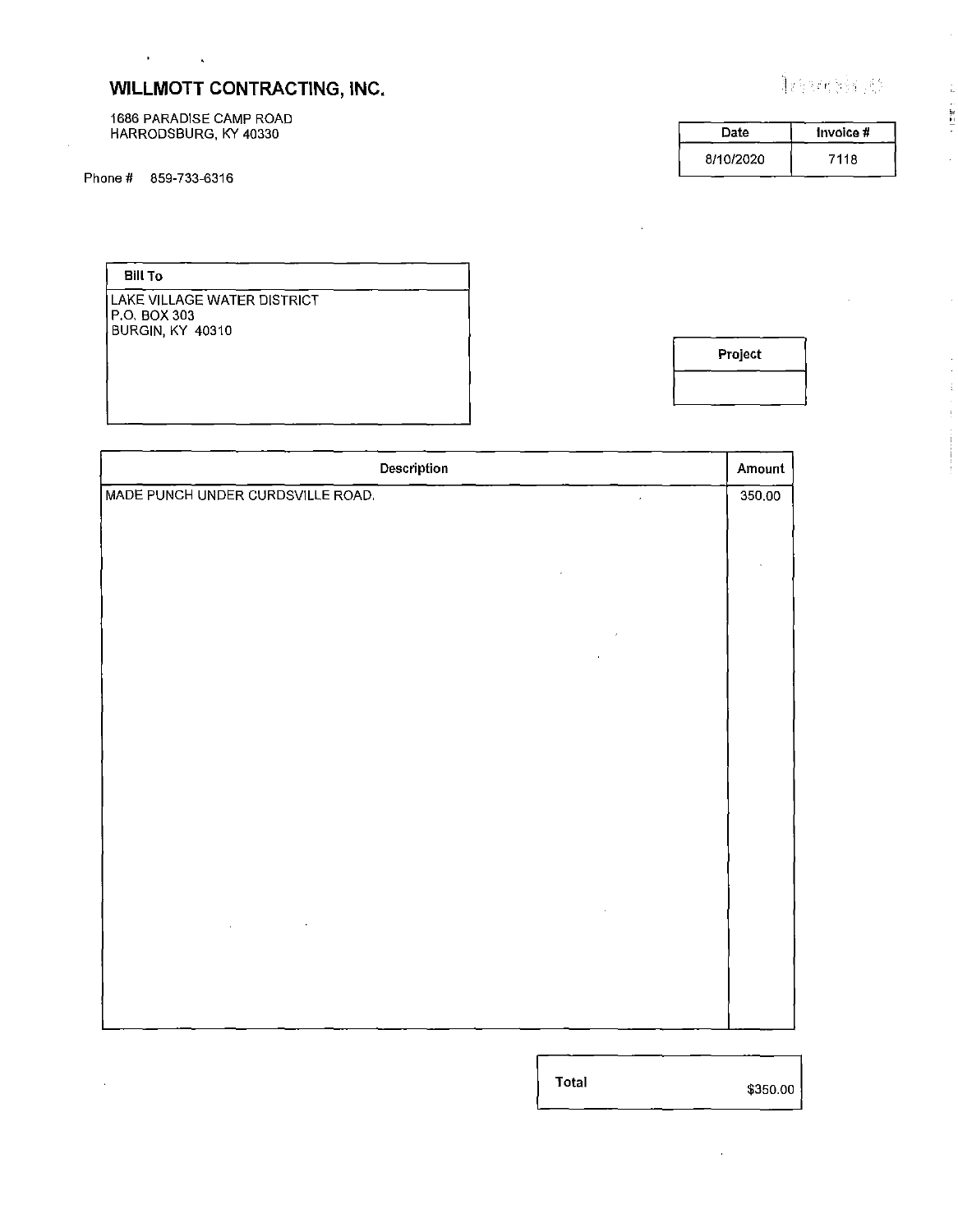1686 PARADISE CAMP ROAD HARRODSBURG, KY 40330

 $\sim 200$  km s  $^{-1}$  km

| Date      | Invoice # |
|-----------|-----------|
| 2/17/2020 | 7114      |

Installed

Bill To

LAKE VILLAGE WATER DISTRICT P.O. BOX 303 BURGIN, KY 40310

| Project |
|---------|
|         |

| Description                                                                                                                                          | Amount |
|------------------------------------------------------------------------------------------------------------------------------------------------------|--------|
| MADE PUNCH ON GWINN ISLAND ROAD.<br>HELP LOREN INSTALL CASING PIPE AND CARRIER PIPE, BACKFILL, CLEAN UP AND LOAD UP<br>AND HAUL OFF EXCESS MATERIAL. | 375.00 |
| ÷.<br>LABOR, TRUCK AND TRAILER.                                                                                                                      | 200.00 |
|                                                                                                                                                      |        |
|                                                                                                                                                      |        |
|                                                                                                                                                      |        |
|                                                                                                                                                      |        |
|                                                                                                                                                      |        |
|                                                                                                                                                      |        |
|                                                                                                                                                      |        |
|                                                                                                                                                      |        |
|                                                                                                                                                      |        |
|                                                                                                                                                      |        |
|                                                                                                                                                      |        |

Total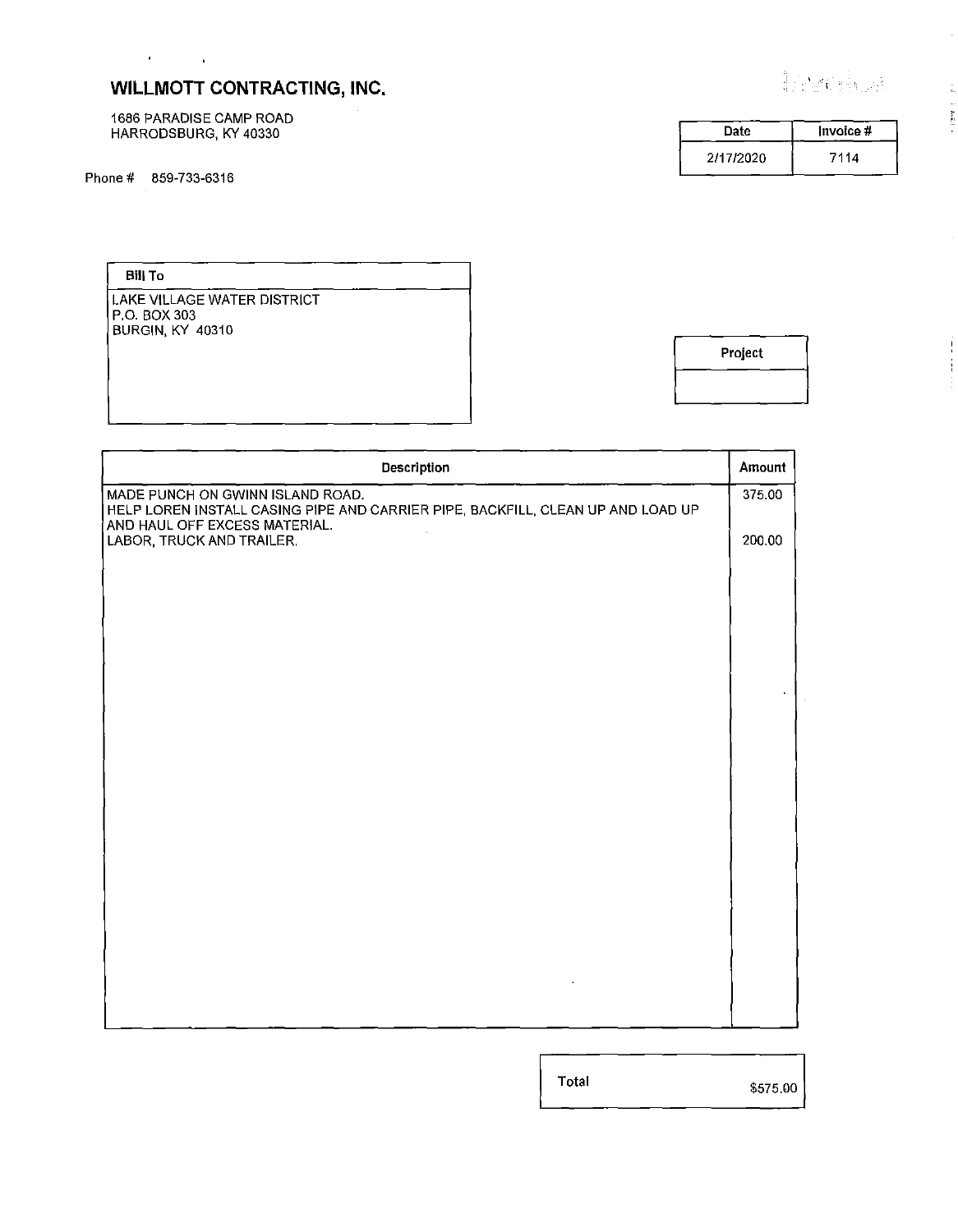1686 PARADISE CAMP ROAD HARRODSBURG, KY 40330

Phone# 859-733-6316

 $\mathcal{A}(\mathbf{r})$  and  $\mathcal{A}(\mathbf{r})$ 

|  |  | 静脉粘液神经病 |  |  |
|--|--|---------|--|--|
|  |  |         |  |  |
|  |  |         |  |  |

 $\pm$ 

**Calcula** 

| Date     | Invoice # |
|----------|-----------|
| 7/7/2020 | 7117      |

Bill To

LAKE VILLAGE WATER DISTRICT P.O. BOX 303 BURGIN, KY 40310

**Project** 

| Description                                                                                        | Amount |
|----------------------------------------------------------------------------------------------------|--------|
| REMOVE STEEL METER LID, WELD ON NEW LOCATING PINS AND REINSTALL LID at 1675<br>PARADISE CAMP ROAD. | 160.00 |
|                                                                                                    |        |
|                                                                                                    |        |
|                                                                                                    |        |
|                                                                                                    |        |
|                                                                                                    |        |
|                                                                                                    |        |
|                                                                                                    |        |
|                                                                                                    |        |
|                                                                                                    |        |
|                                                                                                    |        |
|                                                                                                    |        |
|                                                                                                    |        |

**Total** 

\$160.001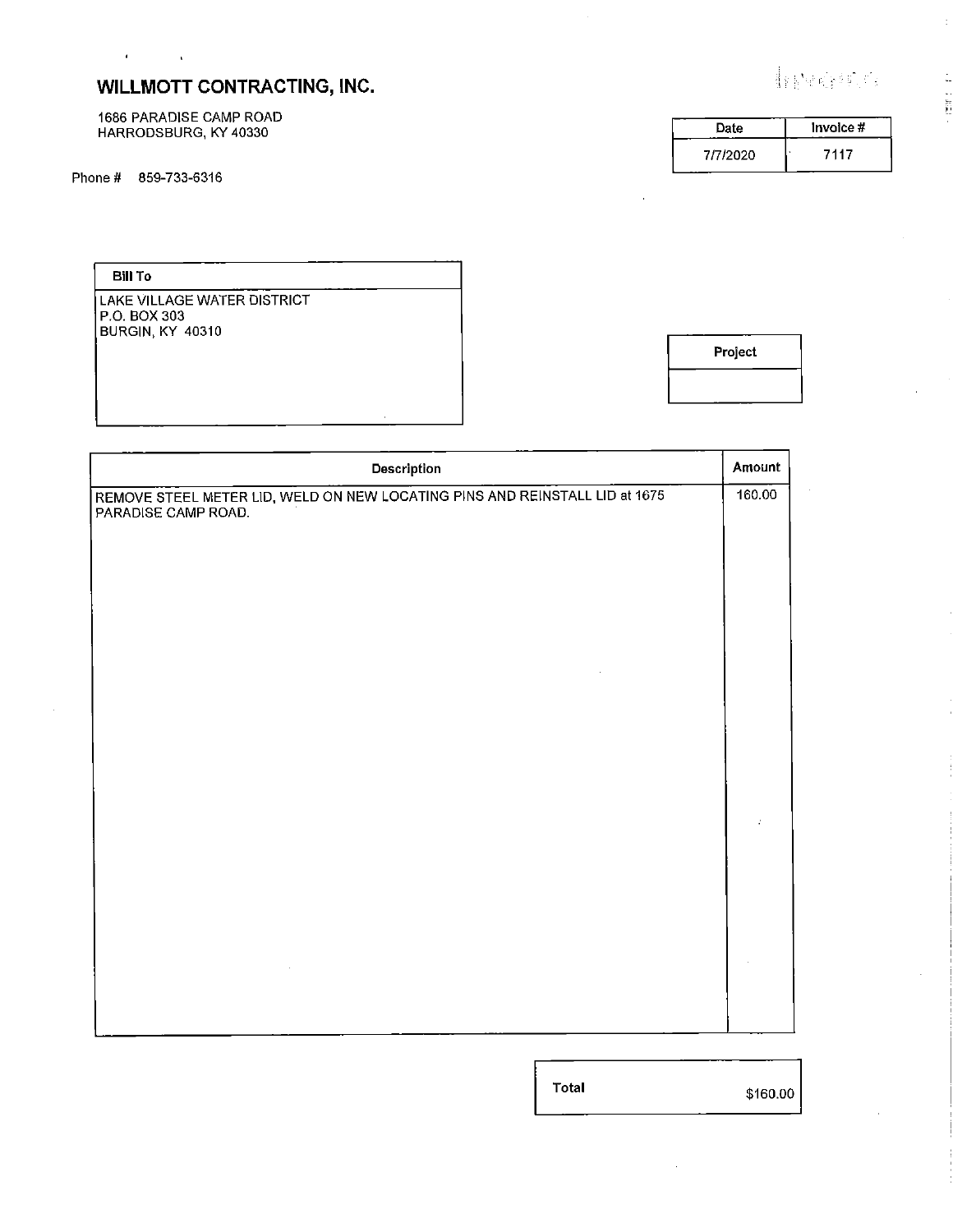1686 PARADISE CAMP ROAD HARRODSBURG, **KY** 40330

Phone# 859-733-6316

 $\mathcal{A}^{\text{max}}$  and  $\mathcal{A}^{\text{max}}$ 

|  | $\{ \gamma_{\ell}(\varphi), \varphi \}$ |  |  |                 |  |
|--|-----------------------------------------|--|--|-----------------|--|
|  |                                         |  |  | <b>Contract</b> |  |
|  |                                         |  |  |                 |  |

 $\bar{\lambda}$ 

**Date**  11/30/2020 **Invoice#**  7115

**Bill To** 

 $\hat{\mathcal{A}}$ 

LAKE VILLAGE WATER DISTRICT P.O. BOX 303 BURGIN, KY 40310

**Project.** 

| Description                                                                                                | Amount         |
|------------------------------------------------------------------------------------------------------------|----------------|
| 3/30/20 & 4/22/20 RAKE DIRT, SEED AND STRAW AND DRESS YARD FOR BELCHER JOB. PRICE<br>INCLUDED IN CONTRACT. | 0.00           |
| LOANED AND DELIVERED TRAFFIC COMBS. NO CHARGE.                                                             | 0.00           |
| MET TO DISCUSS CONDUIT AND CONTROL PANEL FOR PUMP STATION. NO CHARGE.                                      | 0.00           |
| MET ABOUT ESTIMATE FOR CAMIC'S JOB ON BEAUMONT. NO CHARGE.                                                 | 0.00           |
| 20' - 3" SDR 21<br>2" GLAND PACK - DELIVERED TO JOB SITE ON ROBINSON ROAD                                  | 10.00<br>10.00 |
|                                                                                                            |                |
|                                                                                                            |                |
|                                                                                                            |                |
|                                                                                                            |                |
|                                                                                                            |                |
|                                                                                                            |                |
|                                                                                                            |                |
|                                                                                                            |                |
|                                                                                                            |                |
|                                                                                                            |                |
|                                                                                                            |                |
|                                                                                                            |                |

**Total**  $$20.00$ 

 $\sim$  1  $\ddot{\phantom{a}}$ 

> Ċ, 计算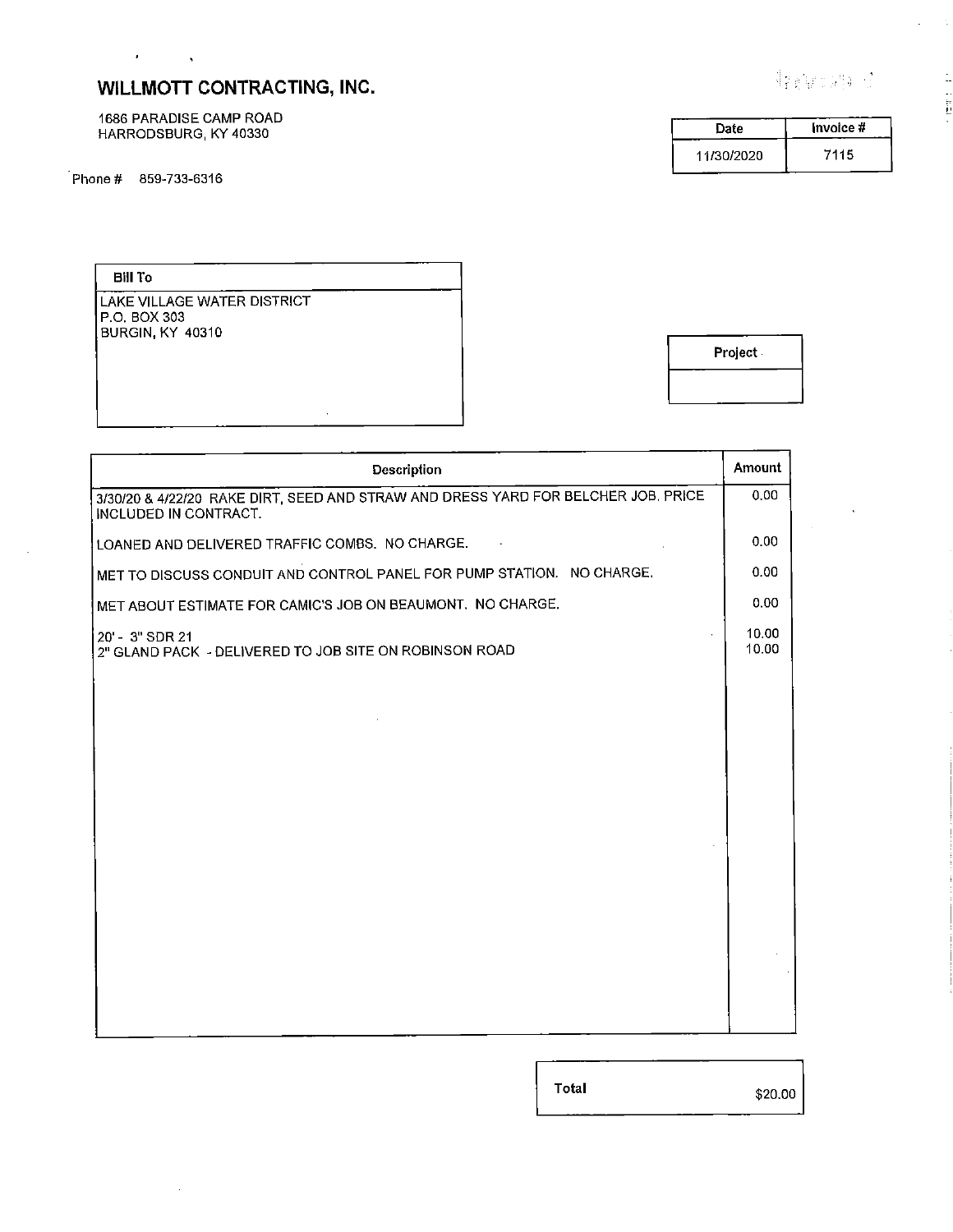1686 PARADISE CAMP ROAD HARRODSBURG, KY 40330

 $\sim 0.000$  and  $\sim 0.000$ 

i,

 $\pm$ 

| Date       | Invoice # |
|------------|-----------|
| 10/15/2020 | 7121      |

**Bill** To

LAKE VILLAGE WATER DISTRICT P.O. BOX 303 BURGIN, KY 40310

**Project** 

 $\epsilon_{\rm eff}$ 

| Description                                                    | Amount |
|----------------------------------------------------------------|--------|
| LOAD GRAVEL AND DIRT AND CLEANUP DRIVEWAY ON WATER WORKS ROAD. | 240.00 |
| LABOR, TRUCK AND TRAILER.                                      |        |
|                                                                |        |
|                                                                |        |
|                                                                |        |
|                                                                |        |
|                                                                |        |
|                                                                |        |
|                                                                |        |
|                                                                |        |
|                                                                |        |
|                                                                |        |
|                                                                |        |
|                                                                |        |
|                                                                |        |
|                                                                |        |
| $\mathcal{L}_{\mathcal{A}}$                                    |        |
|                                                                |        |
|                                                                |        |

Total

\$240.001